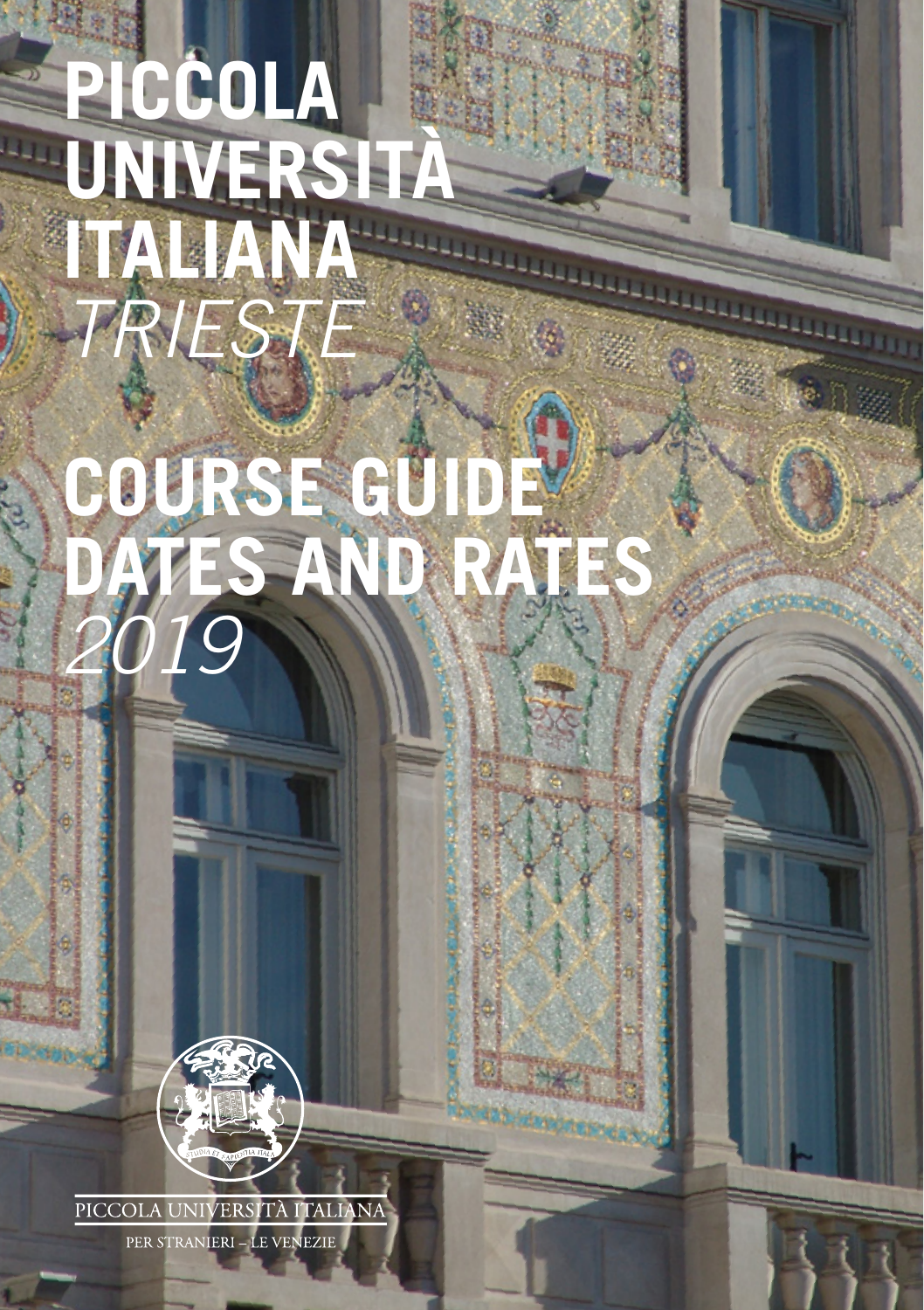| <b>DATES</b>                        |    |
|-------------------------------------|----|
| <b>REGISTRATION FEE</b>             | 4  |
| <b>COURSES</b>                      | 5  |
| <b>COURSE OVERVIEW</b>              | 5  |
| <b>LANGUAGE LEVEL GUARANTEE</b>     | հ  |
| <b>REGULATION</b>                   | 6  |
| <b>TEACHING METHOD</b>              | 6  |
| <b>CLASSICAL GROUP COURSES</b>      |    |
| <b>CLASSICAL INDIVIDUAL LESSONS</b> | 8  |
| <b>CLASSICAL ACCREDITED COURSES</b> | 8  |
| <b>SECTOR SPECIFIC COURSES</b>      | 9  |
| <b>SPECIAL PROGRAMMES</b>           | 10 |
| <b>ONLINE LESSONS VIA SKYPE</b>     | 12 |
| <b>EVENING COURSES</b>              | 13 |
| <b>ACTIVITY PLUS</b>                | 13 |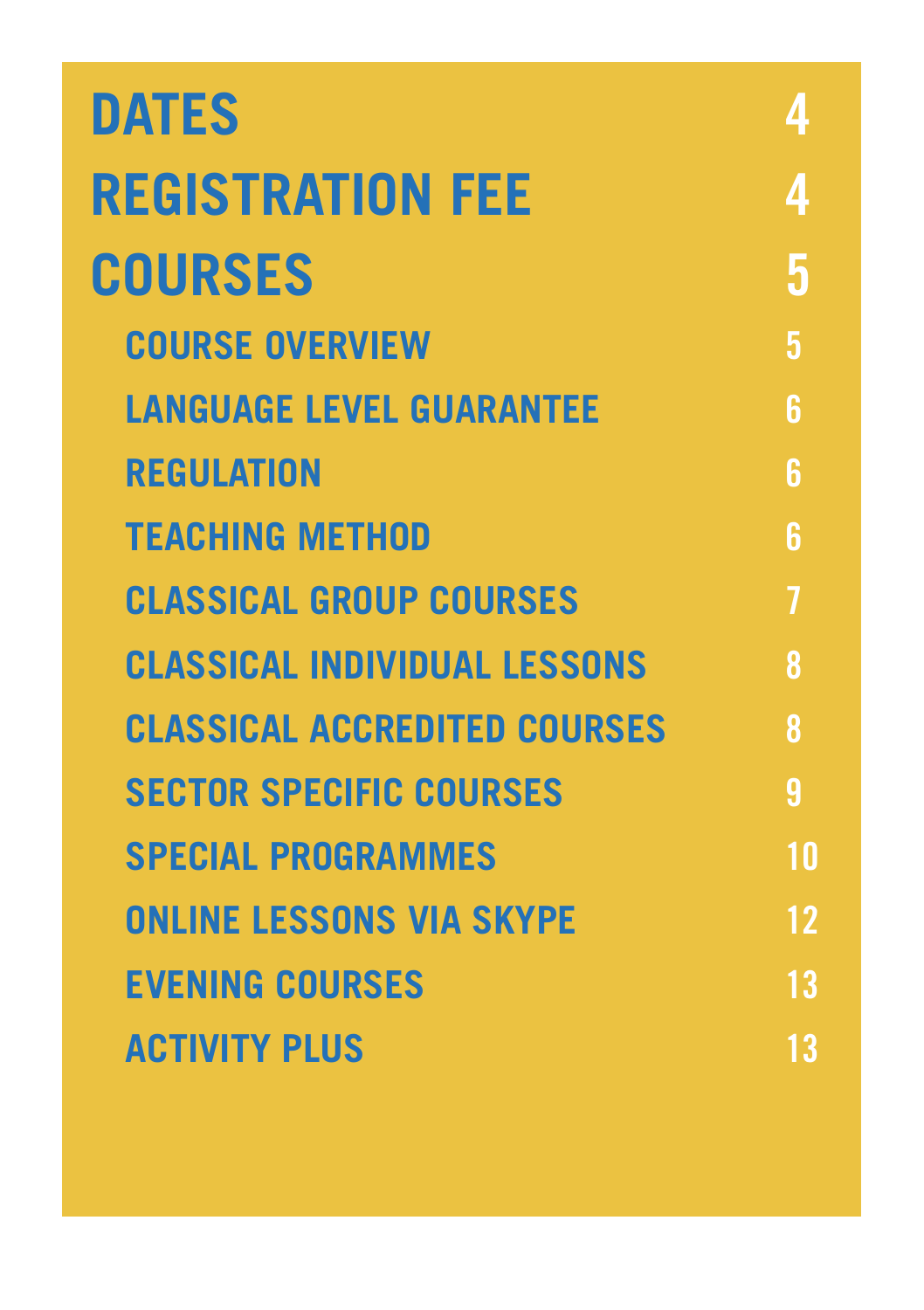| <b>PROFICIENCY EXAMS</b>          | 6  |
|-----------------------------------|----|
| <b>ACCOMMODATION</b>              |    |
| <b>SHARED APARTMENT</b>           | 17 |
| <b>STUDIO FLAT</b>                | 17 |
| <b>HOMESTAY</b>                   | 18 |
| <b>RESIDENCE A</b>                | 18 |
| <b>RESIDENCE B</b>                | 19 |
| <b>RESIDENCE C</b>                | 19 |
| <b>TRAVEL INSURANCE</b>           | 21 |
| <b>STUDY VISA</b>                 | 21 |
| CANCELLATION<br><b>CONDITIONS</b> |    |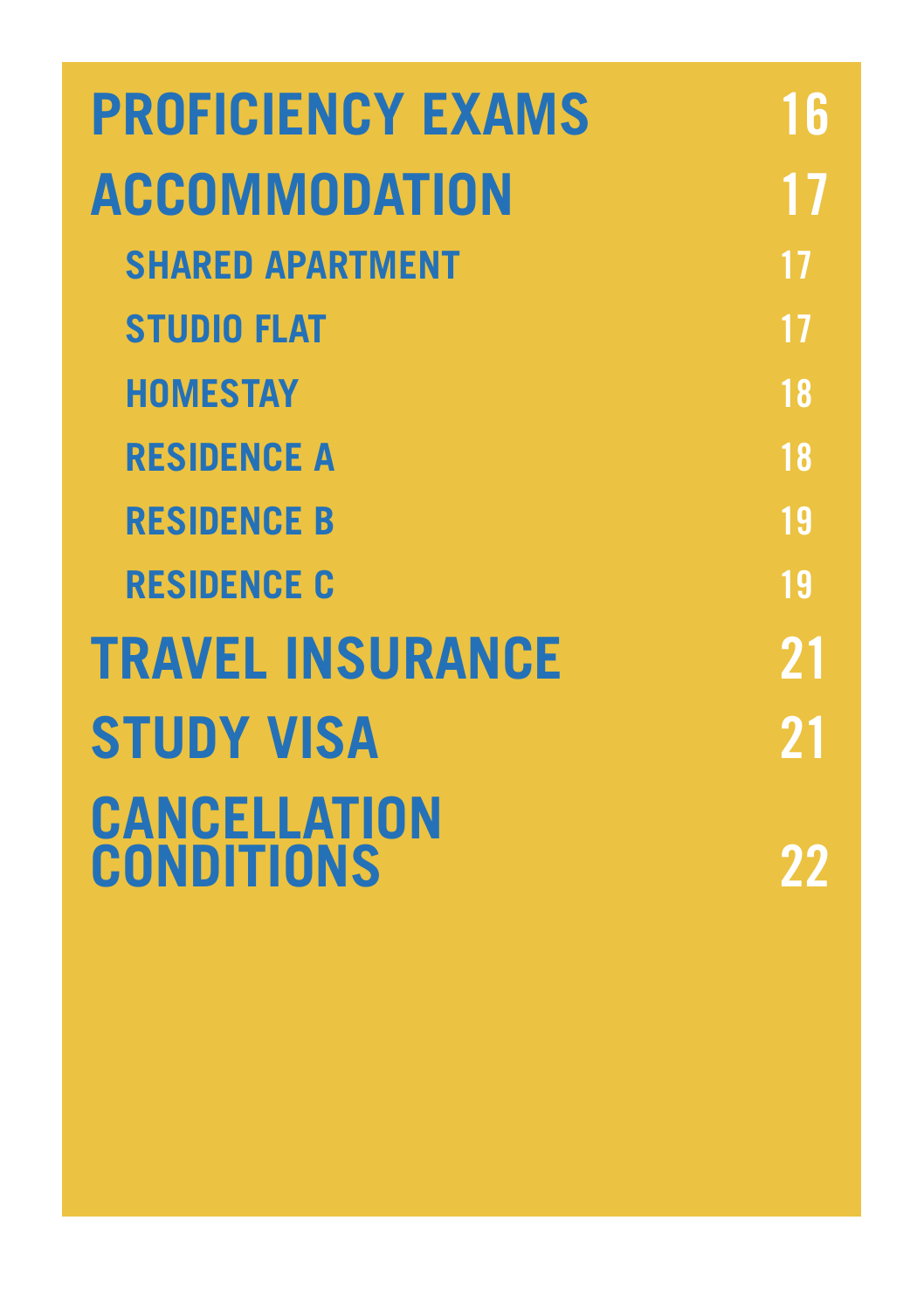# **DATES**

The language school Piccola Università Italiana – Le Venezie is open all year round!

**Course start:** every Monday (except for special programmes)

Public holidays: January 01 April 22 April 25 May 01 August 15 November 01 December 25 December 26

The school remains closed on public holidays.

Price reduction on group courses in case of public holidays: COURSE A: 15 Euro, COURSE B: 30 Euro, COURSE C: 30 Euro Private lessons for Course C, D, E are made up.

# **REGISTRATION FEE**

The registration fee of 100 Euro includes:

- ‐ Pick-up transfer from and to Trieste airport (TRS), Treviso (TSF), Venice (VCE), Ljubljana (LJU) or 2 half day excursions by minibus
- ‐ Course book and teaching material
- ‐ Schoolbag, pen and writing pad
- ‐ Written and oral grading tests
- ‐ Participation certificate
- ‐ City map and information about Trieste, tips on excursions
- ‐ Presentation including welcome cocktail
- ‐ Organisation of weekly leisure activities
- ‐ Guided city tour of Trieste
- ‐ Film evenings at school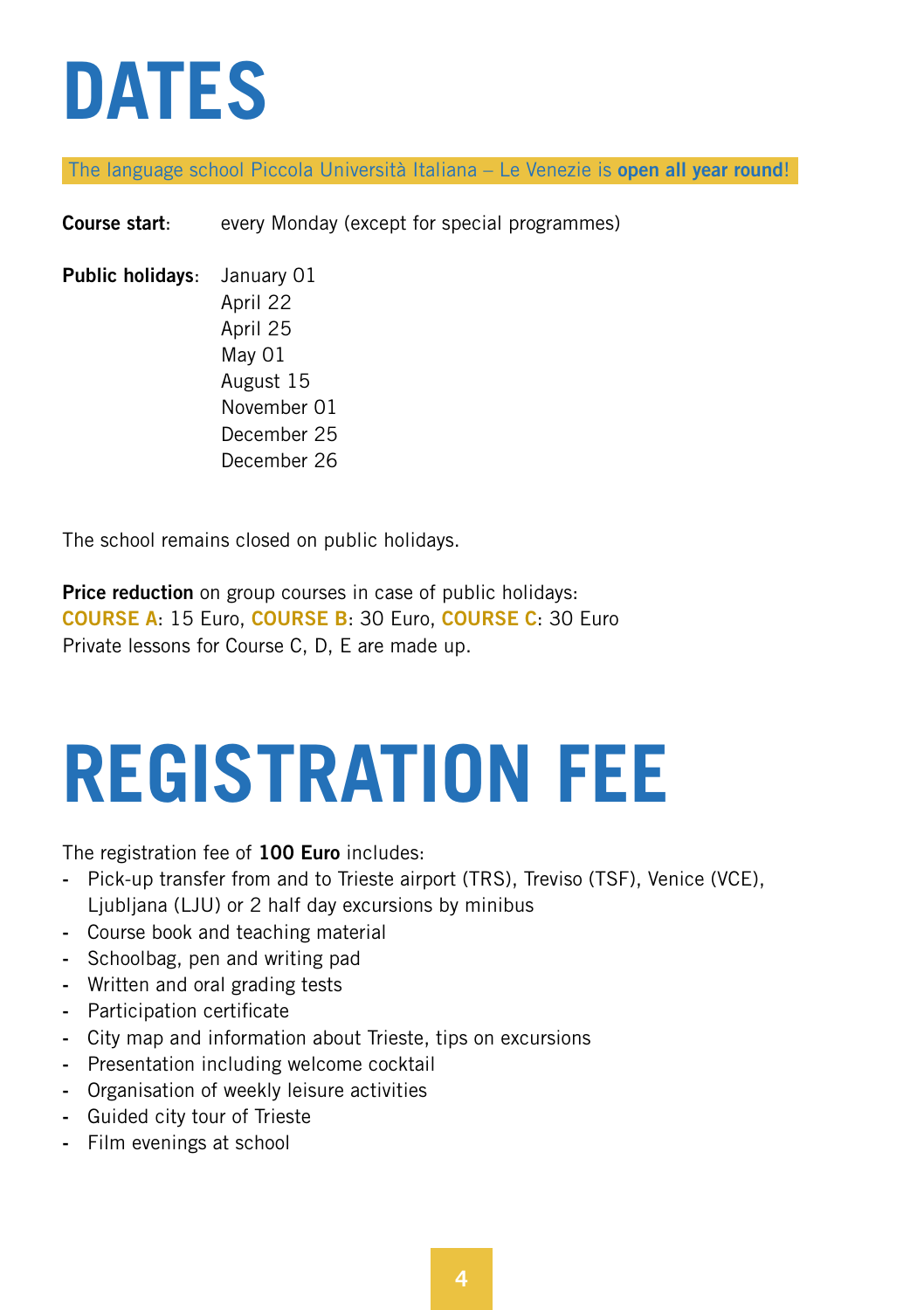# **COURSES**

## **COURSE OVERVIEW**

#### CLASSICAL GROUP COURSES

| A<br><b>CONVERSATION</b><br>page 7  | B<br><b>STANDARD</b><br>page 7 | C<br><b>INTENSIVE</b><br>page 7       |
|-------------------------------------|--------------------------------|---------------------------------------|
| <b>CLASSICAL INDIVIDUAL LESSONS</b> |                                |                                       |
| D                                   | Е                              |                                       |
| TWO-TO-ONE<br>page 8                | <b>ONE-TO-ONE</b><br>page 8    |                                       |
| <b>CLASSICAL ACCREDITED COURSES</b> |                                |                                       |
| <b>CSN</b>                          | <b>BILDUNGSURLAUB</b>          |                                       |
| page 8                              | page 9                         |                                       |
| <b>SECTOR SPECIFIC COURSES</b>      |                                |                                       |
| <b>CULTURAL</b>                     | <b>BUSINESS</b>                | <b>PREPARATORY</b>                    |
| page 9                              | page 9                         | <b>FOR EXAMS</b><br>page 9            |
| <b>SPECIAL PROGRAMMES</b>           |                                |                                       |
| <b>JUNIOR SUMMER</b><br><b>CAMP</b> | <b>ACTIVE-SILVER</b><br>60+    | <b>LONG TERM -</b><br><b>GAP YEAR</b> |
| page 10                             | page 10                        | page 10                               |
| <b>UNIPREP</b>                      | <b>OPERAI</b>                  | <b>OPERA II</b>                       |
| page 11                             | page 11                        | page 11                               |
| <b>OPERA III</b>                    | <b>ERASMUS+</b>                |                                       |
| page 12                             | page 12                        |                                       |
| <b>ACTIVITY PLUS</b>                |                                |                                       |
| <b>MUSIC</b>                        | <b>COOKING</b>                 | <b>PAINTING</b>                       |
| page 13                             | page 14                        | page 14                               |
| <b>SAILING</b>                      | <b>KAYAK</b>                   | <b>MOUNTAIN BIKE</b>                  |
| page 15                             | page 15                        | page 16                               |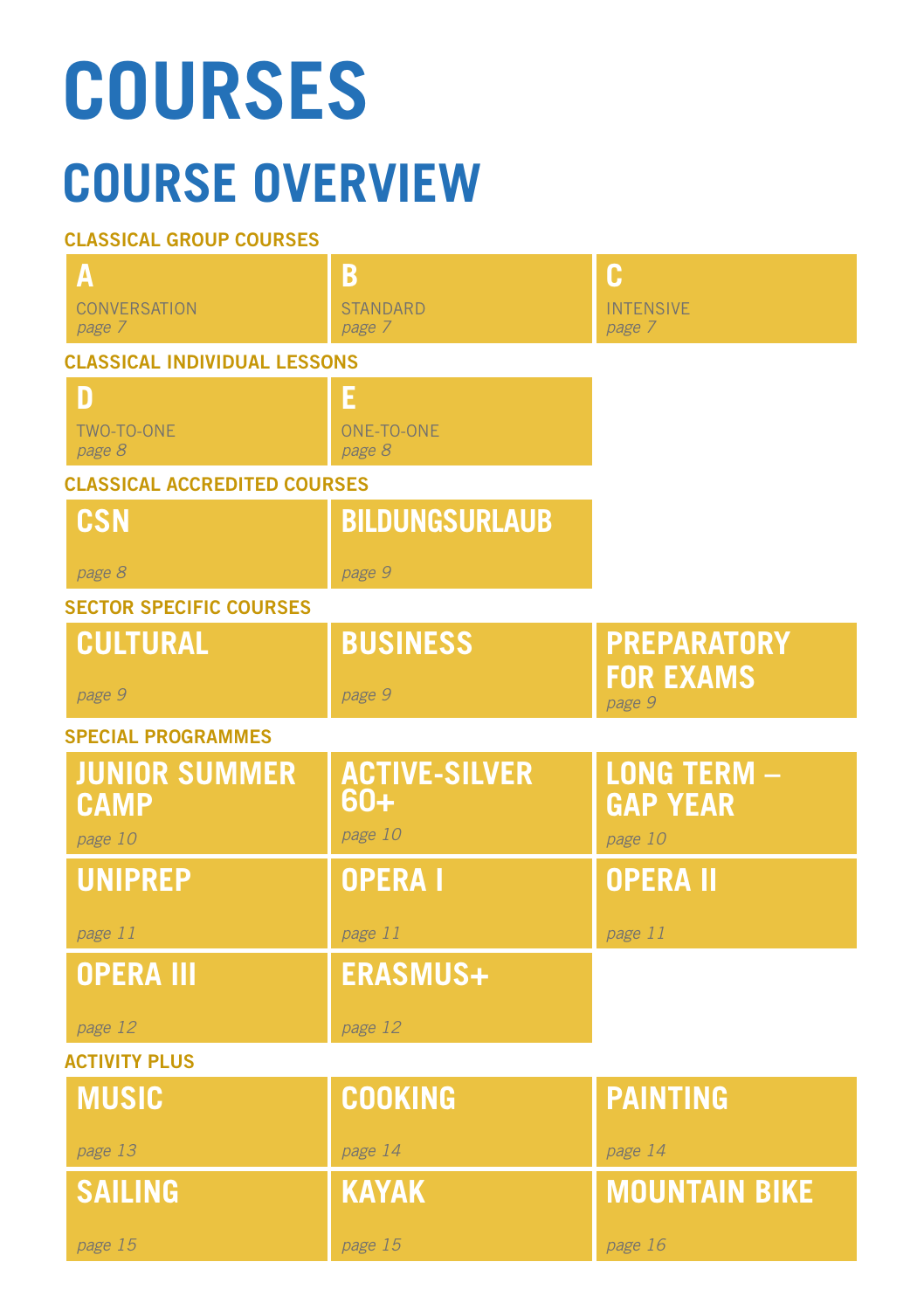## **LANGUAGE LEVEL GUARANTEE**

On the first day of lessons (Monday) at 8 am, students take both a written and an oral exam, the results of which determine which group the student will join.

Our programme follows the linguistic levels as defined by the Common European Framework of Reference for Languages (A1, A2, B1, B2, C1, C2), which is the basis for recognising linguistic competence. We also have 9 sub-levels in order to offer a total of 15 different levels for our students, all of which are designed to satisfy their individual needs.

### **REGULATION FOR STANDARD GROUP COURSES**

Lesson = 55 minutes  $||$  Group size = max. 8 students

In order to ensure an ideal learning experience, the number of students is limited to 8 per group. Each lesson lasts 55 minutes and each group has 4 hours of lessons daily: 2 hours of grammar and 2 hours of conversation with two different teachers:

If a group of at least 3 students at the same linguistic level cannot be formed, then this student will be placed in a 2 to 1 course or will receive private tuition with the number of lessons reduced by half. In this case, the course has 2 hours of daily lessons: 1 hour of grammar and 1 hour of conversation with the same teacher.

### **TEACHING METHOD**

Our Italian native instructors are certified for teaching Italian to foreigners and teach the language through the communicative method, using Italian as the language of instruction. This method favours the greatest possible development of the students' linguistic abilities. Our didactic library is constantly updated with new materials. Alongside modern and professional Italian language textbooks, integrated with audio CDs and CD-ROMs, we also use literary texts, films, songs, magazines and newspapers during lessons.

School opening times: 9 am – 1 pm 2 pm – 6 pm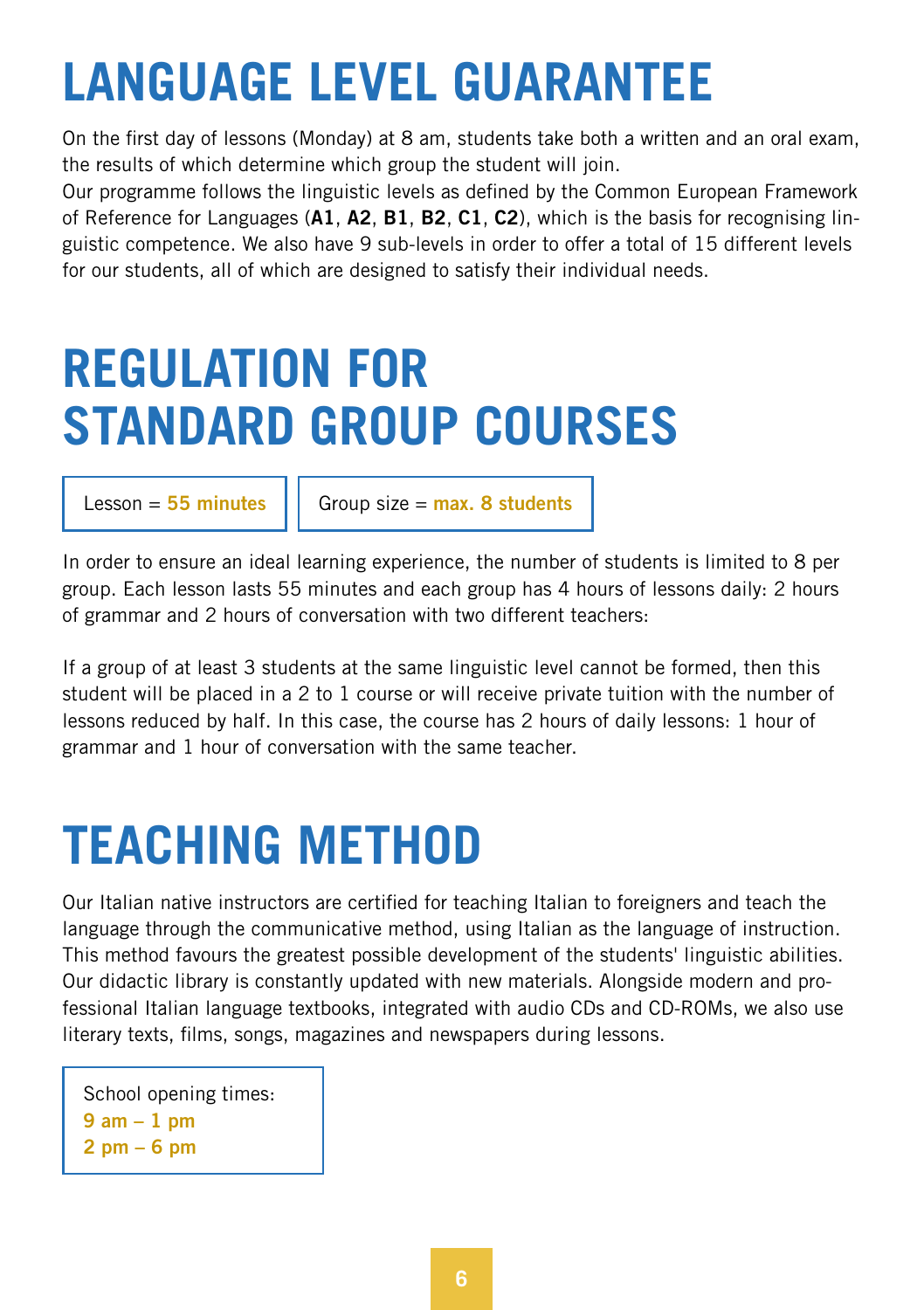## **CLASSICAL GROUP COURSES**

### COURSE A - CONVERSATION

*2 hours a day / 5 days a week*

- ‐ Lessons from Monday to Friday
- ‐ 2 lessons of 55 minutes each in small groups from a minimum of 3 to a maximum of 8 students, for students at an intermediate or advanced level (A2, B1, B2, C1, C2), based on readings from newspapers and discussions of related topics.
- Length:  $1 12$  weeks

### COURSE B - STANDARD

*4 hours a day / 5 days a week*

- ‐ Lessons from Monday to Friday
- ‐ 4 lessons of 55 minutes each (with a 20-minute break) in small groups from a minimum of 3 to a maximum of 8 students. The lessons have both a grammar and a conversation component.
- Length:  $1 52$  weeks

### COURSE C - INTENSIVE

#### *Course B + 6 individual lessons a week*

- ‐ Lessons from Monday to Friday
- ‐ Students take the basic course, to which are added 2 individual lessons of 55 minutes each for 3 afternoons per week. This kind of course allows us to follow the particular linguistic needs of each student in detail.
- Length:  $1 52$  weeks

| <b>Weeks</b>           | <b>COURSE A</b> | <b>COURSE B</b> | <b>COURSE C</b> |
|------------------------|-----------------|-----------------|-----------------|
| $\mathbf{1}$           | 145             | 215             | 420             |
| $\overline{2}$         | 245             | 380             | 800             |
| $\mathbf{3}$           | 295             | 555             | 1180            |
| $\overline{4}$         | 380             | 715             | 1550            |
| 5                      | 470             | 890             | 1910            |
| $6\overline{6}$        | 560             | 1000            | 2200            |
| $\overline{7}$         | 645             | 1160            | 2540            |
| 8                      | 735             | 1325            | 2850            |
| <b>Additional week</b> | 90              | 160             | 350             |
|                        |                 |                 | .               |

Prices in Euro per person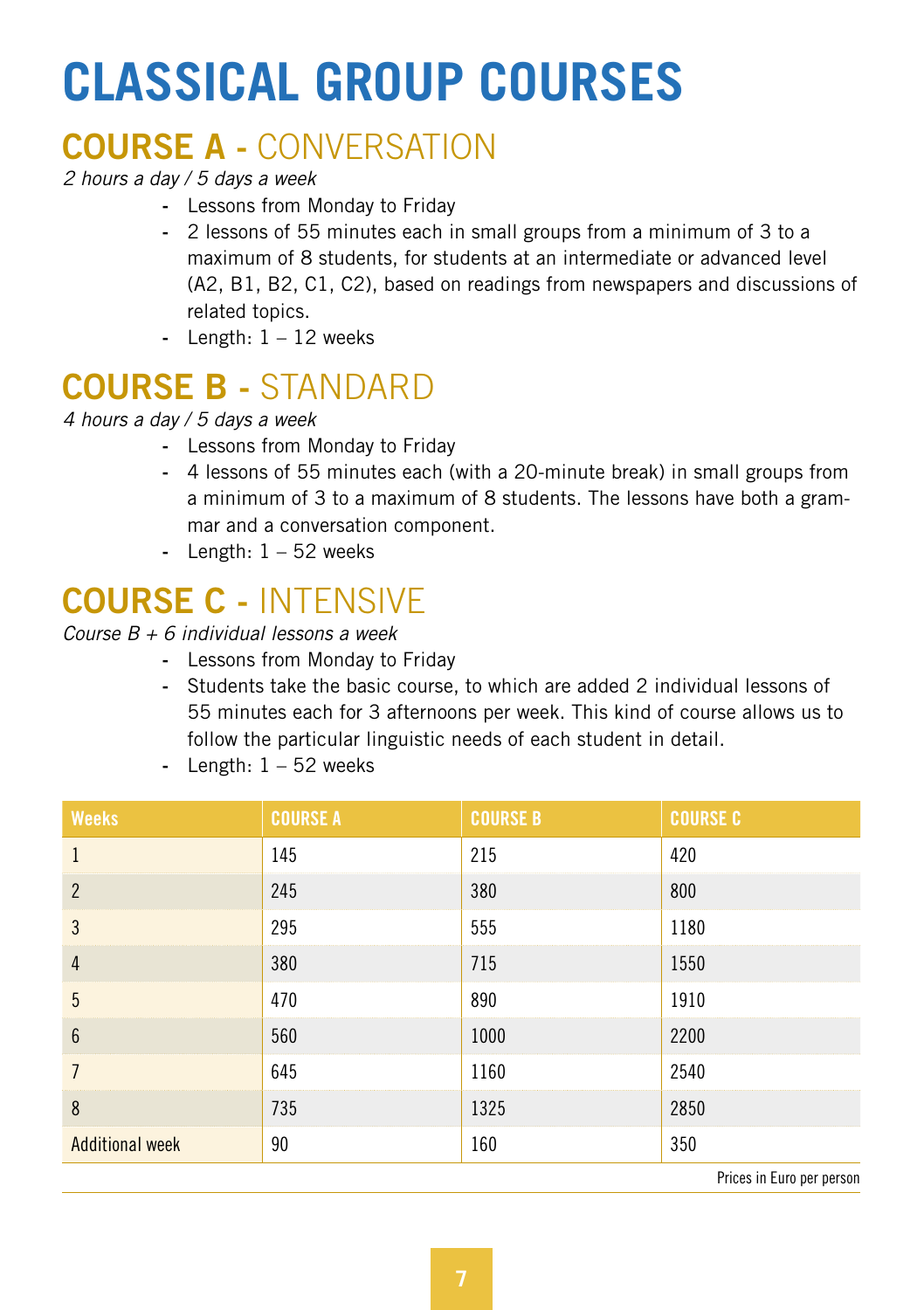## **CLASSICAL INDIVIDUAL LESSONS**

### COURSE D - TWO-TO-ONE

- ‐ If there are two students at the same level, we offer an excellent alternative to individual lessons. An instructor designs a personalised programme based on the linguistic needs of two students and teaches both of them at the same time
- ‐ Ideal for couples or friends.
- Length:  $1 52$  weeks

### COURSE E - ONE-TO-ONE

‐ The most effective method of instruction for those students who want to learn the most in the least amount of time. Personalised to the linguistic needs of each student, the course focuses on contemporary Italian for specific uses.

| <b>Hours</b>                | <b>COURSE D</b> | <b>COURSE E</b> |
|-----------------------------|-----------------|-----------------|
| 10                          | 230             | 370             |
| 20                          | 440             | 720             |
| 30                          | 630             | 1050            |
| 40                          | 800             | 1360            |
| 50                          | 950             | 1650            |
| 60                          | 1080            | 1920            |
| Additional 10-hours package | 175             | 310             |

- Length:  $1 - 52$  weeks

Prices in Euro per person

## **CLASSICAL ACCREDITED COURSES**

Some of our classical courses are accredited by governments, corporations and companies all over the world. The recognitions vary according to the duration of the course. Accredited courses can be started every Monday, but the enrolment at our institute must be filed at least 12 weeks before the start of the course.

| <b>CSN</b>                          |                 |
|-------------------------------------|-----------------|
| Length                              | <b>No. 7</b>    |
| minimum 3 weeks (20 lessons a week) | <b>COURSE B</b> |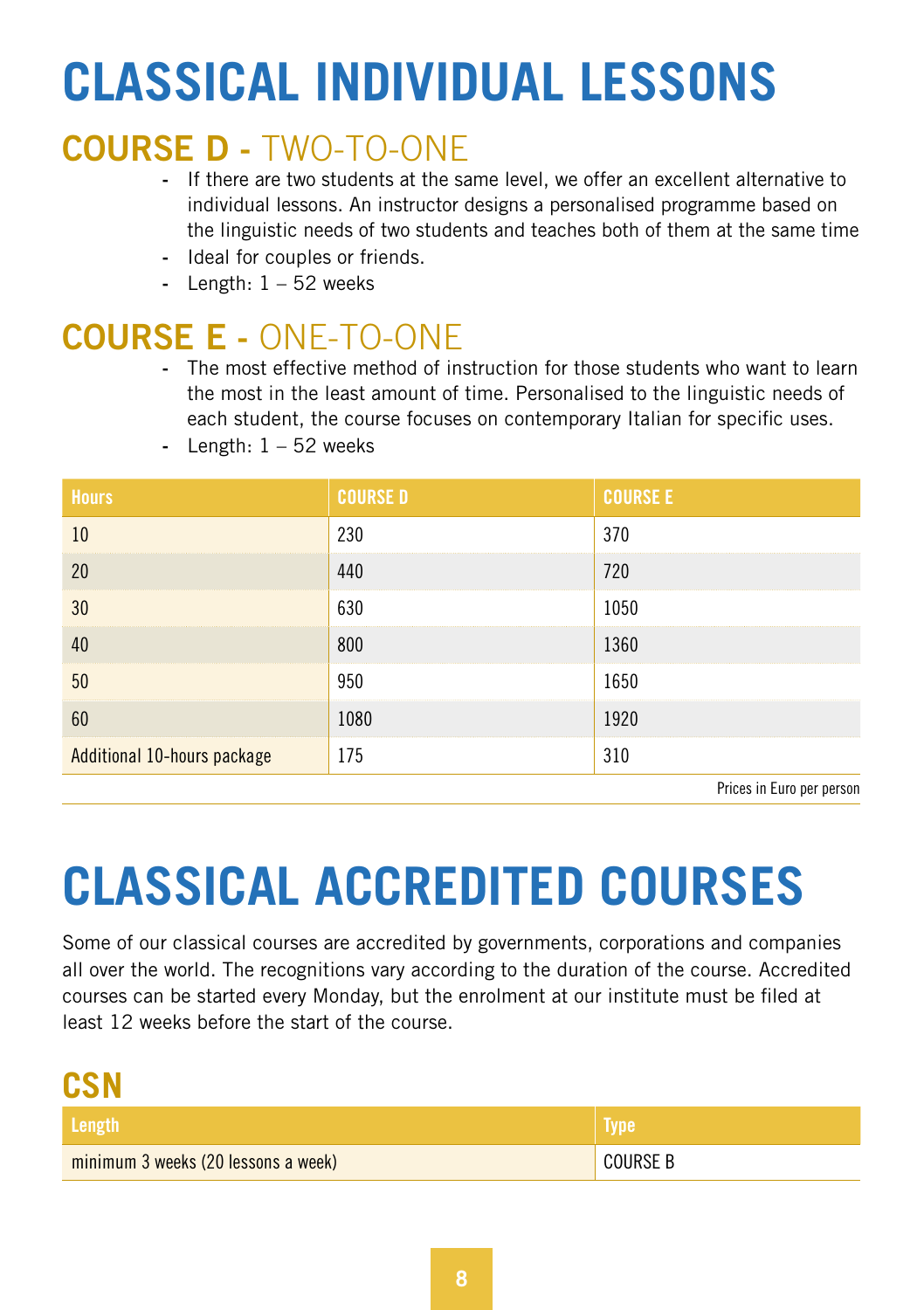Our school is recognized by the *CSN Lund - Sweden* (Swedish Board of Student Finance). Swedish nationals from 16 to 57 years old can apply for a loan from this Swedish government agency.

#### **BILDUNGSURLAUB**

| Length <sup> </sup>                       | <b>Type</b>               |
|-------------------------------------------|---------------------------|
| from 1 to 2 weeks $(20+6$ lessons a week) | COURSE C                  |
|                                           | Prices in Euro per person |

We are recognized in several Bundesländer of Germany, therefore students from Germany have the possibility to request "Bildungsurlaub" to their employer, for a total of 5 days a year. Conditions vary depending on the state, so it may be necessary to add additional individual lessons (COURSE E).

### **SECTOR SPECIFIC COURSES**

We design personalised courses to fulfil the linguistic wants and needs of students, drawing from the extensive backgrounds and specialisations of our instructors.

The following personalised courses are part of our standard programme:

#### **CULTURAL CUSTOMIZATION**

Italian literature, contemporary Italian history, history of Italian art, history of Italian music, Italian opera, Italian architecture.

### **BUSINESS CUSTOMIZATION**

Italian for economics and business communication, Italian for tourism, medical Italian, legal Italian, Italian for interpreters (topics may change based on the individual request).

### **PREPARATORY COURSE FOR ITALIAN PROFICIENCY EXAMS**

CILS, CELI, IT, AIL (DELI, DILI, …), PLIDA. We recommend a minimum preparation period of 3 weeks.

*Our Italian language school in Trieste is an authorized examination centre for CELI and CILS. Our Italian language school in Tropea is an authorized examination centre for AIL (DELI, DILI, …).*

Sector specific courses can be booked either as:

COURSE C - INTENSIVE 20+6 (see page 7).

COURSE D - TWO-TO-ONE (see page 8).

COURSE E - ONE-TO-ONE (see page 8).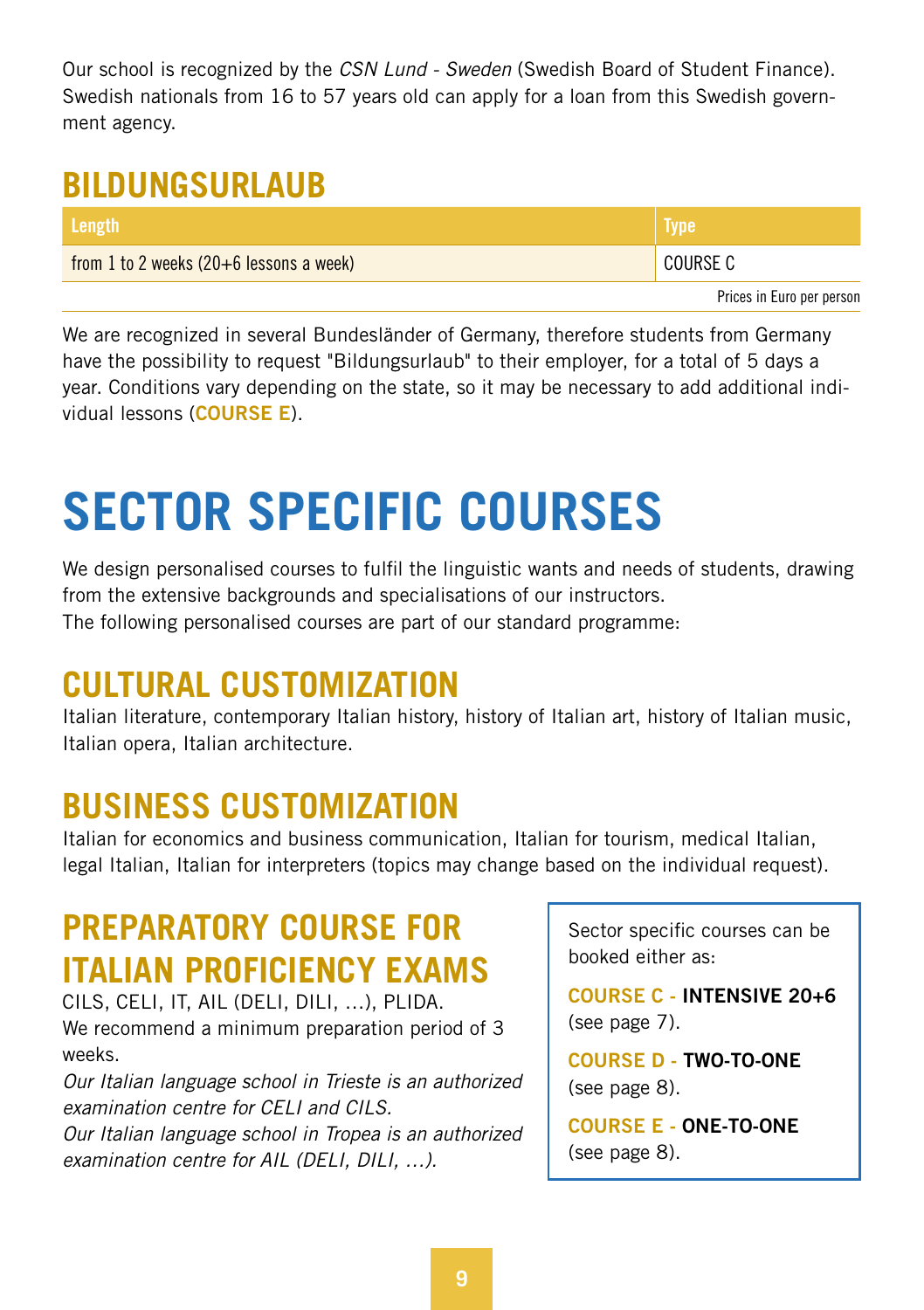## **SPECIAL PROGRAMMES**

Starting dates, details and description are available on request.

### **JUNIOR SUMMER CAMP** (1 or 2 weeks)

| <b>vengtik</b> | Junior inscription fee | I Junior summer programme, |
|----------------|------------------------|----------------------------|
| 1 week         |                        | 900                        |
| 2 weeks        |                        | 1700                       |
|                |                        | Prices in Euro per person  |

Special language course programme designed for young students in the age group  $12 - 17$ . Special group course (20 lessons / week), extracurricular programme with field trips, sports and fun activities, workshops in archaeology, history, science and music, travel insurance, accommodation in 3- or 4-bed-rooms with full-board.

### **ACTIVE-SILVER 60+ PROGRAMME** (2 weeks)

| Active-Silver-language-<br><b>programme</b> | "Residenza PUI" $-$<br>Shared apartment | <b>Studio flat</b><br>in a Residence |
|---------------------------------------------|-----------------------------------------|--------------------------------------|
| Single room                                 | 1100                                    | 1320                                 |
| Double room                                 | 990                                     | 1080                                 |
|                                             |                                         | Prices in Furo per person            |

Prices in Euro per person

Special language course programme for senior students designed for the age group 60 plus: Inscription fee, Group **COURSE B** (40 lessons), extracurricular programme with social activities, excursions and cultural field trips, accommodation.

### **LONG TERM – GAP YEAR, SABBATICAL**

|          | Programme rate |
|----------|----------------|
| 24 weeks | 3360           |
| 36 weeks | 1680           |
| 48 weeks | 5760           |

Prices in Euro per person

Special language course programme for students who wish to spend several months in Italy in order to learn the language, dive into Italian culture and enjoy Italy. Students can decide to spend up to 4 weeks at the school in Tropea and follow the course there in our school in Southern Italy!

Group **COURSE B** (20 lessons / week), documentation for Visa (if necessary).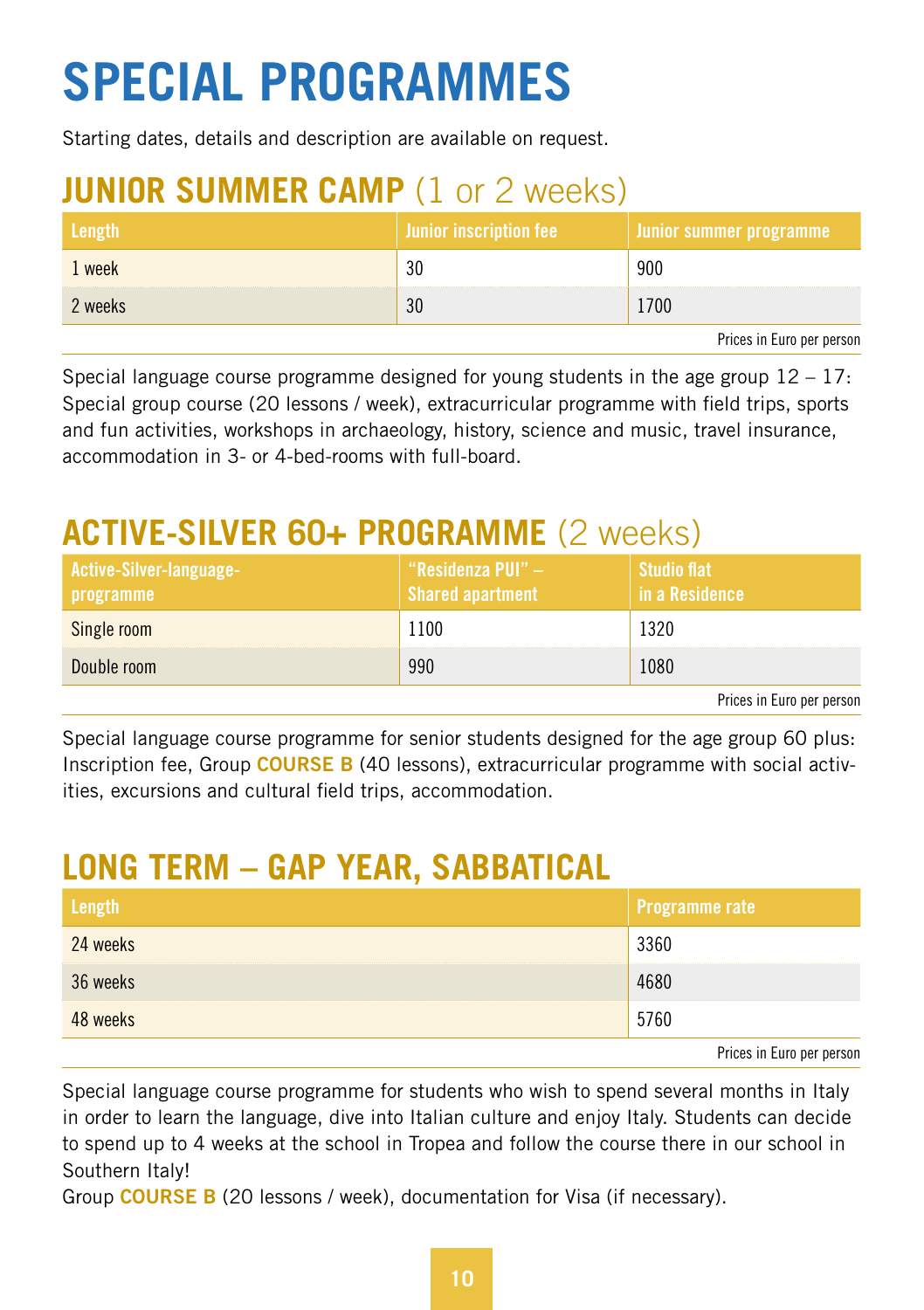### **UNIPREP – PREPARATION COURSE**

|                      | <b>Initial level A1</b> | Initial level A2                |
|----------------------|-------------------------|---------------------------------|
| <b>Starting date</b> | July 2019               | September 2019                  |
| ration               | 36 weeks                | 28 weeks                        |
| Price                |                         | २५७०                            |
|                      |                         | - -<br>$\overline{\phantom{a}}$ |

Prices in Euro per person

Special language course programme for students who wish to study at an Italian university Group COURSE B (20 lessons / week), 6 lessons private tuition course E, 2 hours of University inscription counselling, CILS exam for B2 level in April 2020, documentation for Visa (if necessary).

### **OPERA I – OPERA APPOINTMENTS IN TRIESTE** (1 week)

| Length | Programme fee             |
|--------|---------------------------|
| 1 week | 180                       |
|        | Prices in Euro per person |

Special programme for opera lovers to understand the drama of the opera, which will be performed at the Teatro Verdi in Trieste:

*I Puritani*, *Nabucco* (2018); *L'elisir d'amore*, *Madama Butterfly*, *Andrea Chémier* (2019). Preparation seminars of the opera (6 lessons), "libretto" of the opera to be seen, teaching material, aperitivo, organisation of the opera ticket (package to be added to a standard course).

### **OPERA II – ITALIAN FOR OPERA SINGERS AND OPERA PROFESSIONALS** (1 week)

| Inscription fee | <b>Programme fee</b>      |
|-----------------|---------------------------|
|                 | 395                       |
|                 | Drigge in Euro per person |

Prices in Euro per person

Special language course programme designed to study the "libretti" and the phonetics of operas from *Pergolesi* to *Puccini*, passing by *Rossini* and *Verdi.*

20 lessons of theoretical studies with an Italian teacher specialized in the language of the opera, 10 lessons to practical studies with an opera singer and a piano player.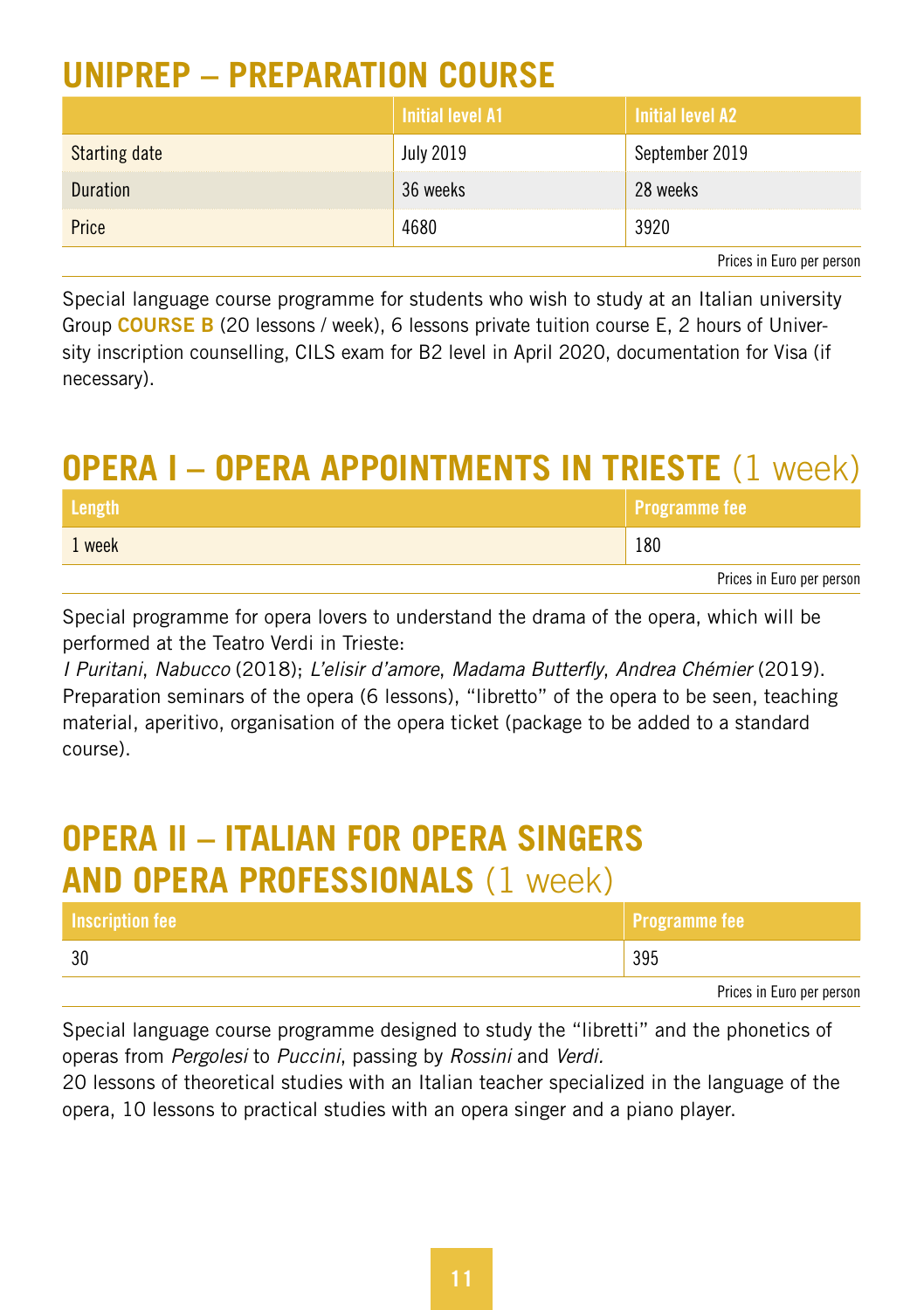#### **OPERA III – MASTERCLASS FOR OPERA SINGERS** (2 weeks)

| <b>Duration</b> | <b>Programme fee</b>      |
|-----------------|---------------------------|
| 2 weeks         | 1880                      |
|                 | Prices in Euro per person |

Special language course programme for opera singers or singer aspirants wanting to improve their abilities with well-known opera professionals from Italy with the desire to add a great workshop to their curricular vitae. Inscription fee, Group COURSE B (20 lessons / week), opera singing workshop (18 hours), private opera singing lessons (2 x 30 minutes), phonetics and diction for opera singing, free use of piano in the music school, final recital, travel insurance, documentation for Visa (if necessary).

#### **ERASMUS+** (PIC 926415670)

| . week  | 500                        |
|---------|----------------------------|
| 2 weeks | <br>921                    |
|         | Delana in Files nas nasara |

Prices in Euro per person

Special training course programme designed for foreigners teaching Italian (LS) in line with the new mobility programme of the EU for education and training.

Group **COURSE B + 6** lessons of private tuition per week for methodology and practice of teaching.

### **ONLINE LESSONS VIA SKYPE**

| Package    | e feel                    |
|------------|---------------------------|
| lessons    | 74                        |
| 12 lessons |                           |
| 24 lessons |                           |
|            | Prices in Euro per person |

The Skype lessons are designed before or after an Italian language course at our school. One lesson has the duration of 45 minutes.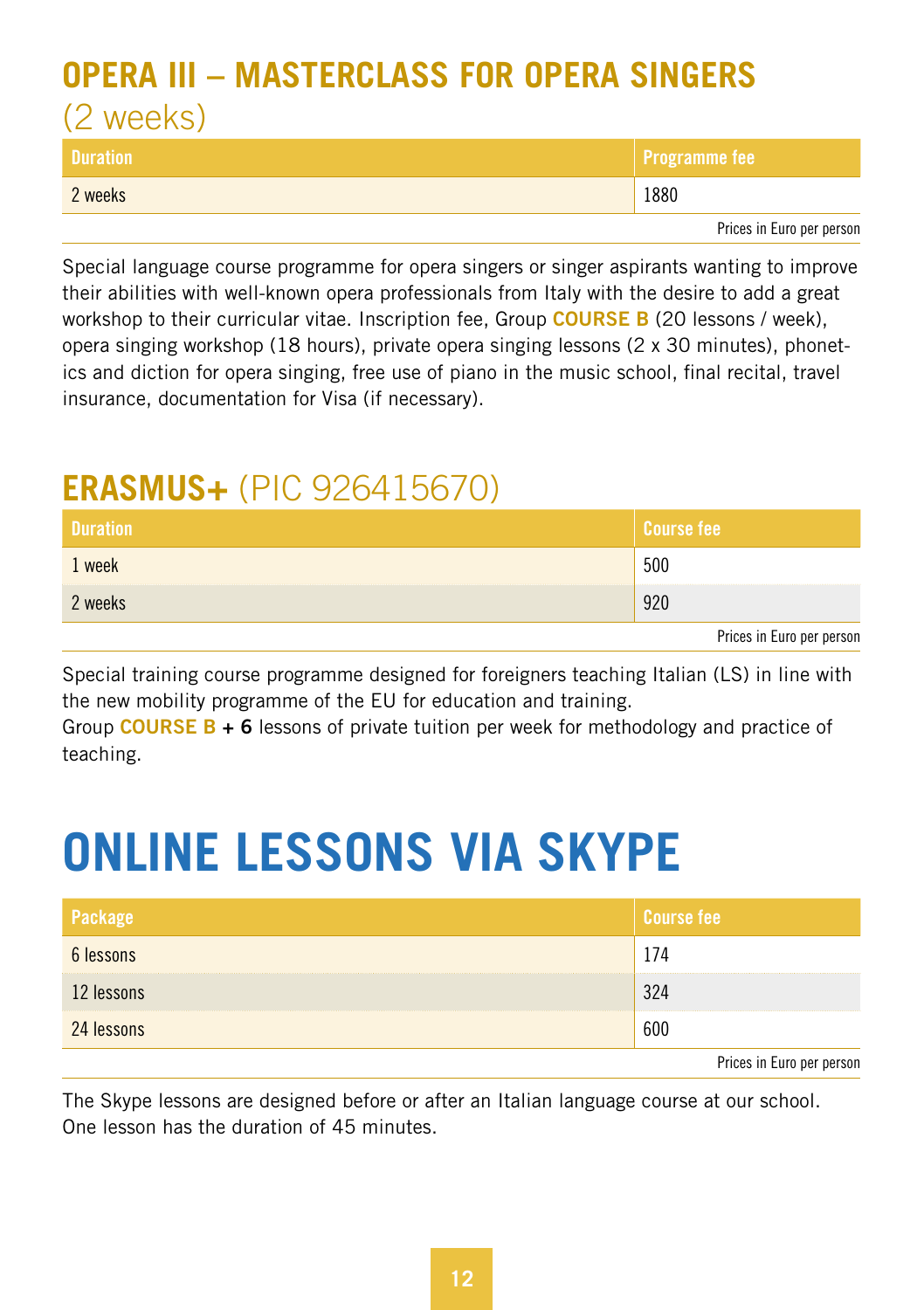## **EVENING COURSES**

| l Level'                                            | <b>Course start</b>      | <b>Duration</b>     | Rate |
|-----------------------------------------------------|--------------------------|---------------------|------|
| Beginner, Intermediate, Advanced<br>and Enhancement | January, May and October | 10 weeks (40 hours) | 350  |
|                                                     |                          |                     |      |

Prices in Euro per person

Evening classes are organized three times a year, beginning in *January*, *May* and *October*. All levels: *Beginner*, *Intermediate*, *Advanced* and *Enhancement*. Timetable: 18.10 - 20.00 (2 times a week).

## **ACTIVITY PLUS SPORTS + CULTURAL ELEMENTS**

The activities are offered in combination with an Italian language course, but also separately to accompanying travellers without language course.

#### **MUSIC**

| <b>Activity</b>                                                                                                                                                                                     | <b>Level</b> | <b>Target</b>                    | <b>Course objec-</b><br>tive / Content      | <b>Price per unit</b> |
|-----------------------------------------------------------------------------------------------------------------------------------------------------------------------------------------------------|--------------|----------------------------------|---------------------------------------------|-----------------------|
| Individual OPERA SINGING course                                                                                                                                                                     | All levels   | Amateurs<br>and<br>Professionals | Technique,<br>performance<br>and repertoire | 45                    |
| Advanced individual course:<br>OPERA SINGING - MASTER CLASS                                                                                                                                         | Advanced     | Professionals                    | Performance<br>and repertoire               | from 90               |
| Individual CONTEMPORARY SINGING class<br>(Jazz, Rock, Pop, Blues)                                                                                                                                   | All levels   | Amateurs<br>and<br>Professionals | Technique,<br>performance<br>and repertoire | 45                    |
| Individual INSTRUMENTAL class: guitar, electric<br>guitar, drums, piano, keyboard, electric bass,<br>double bass, accordion, flute, saxophone,<br>trumpet, trombone, percussion, violin, didgeridoo | All levels   | Amateurs<br>and<br>Professionals | Technique,<br>performance<br>and repertoire | 45                    |
| <b>Rental</b>                                                                                                                                                                                       | <b>Level</b> | <b>Target</b>                    |                                             | Price per unit        |
| Classroom hire for piano use                                                                                                                                                                        | All levels   | Amateurs                         |                                             | 10                    |
| Classroom hire with studio equipment ("backline")                                                                                                                                                   | All levels   | Amateurs                         |                                             | 18                    |
| Classroom hire for use of grand piano                                                                                                                                                               | All levels   | Amateurs                         |                                             | 45                    |
| Classroom hire with pianist (for singers)                                                                                                                                                           | Advanced     | Professionals                    |                                             | 80                    |

Prices in Euro per person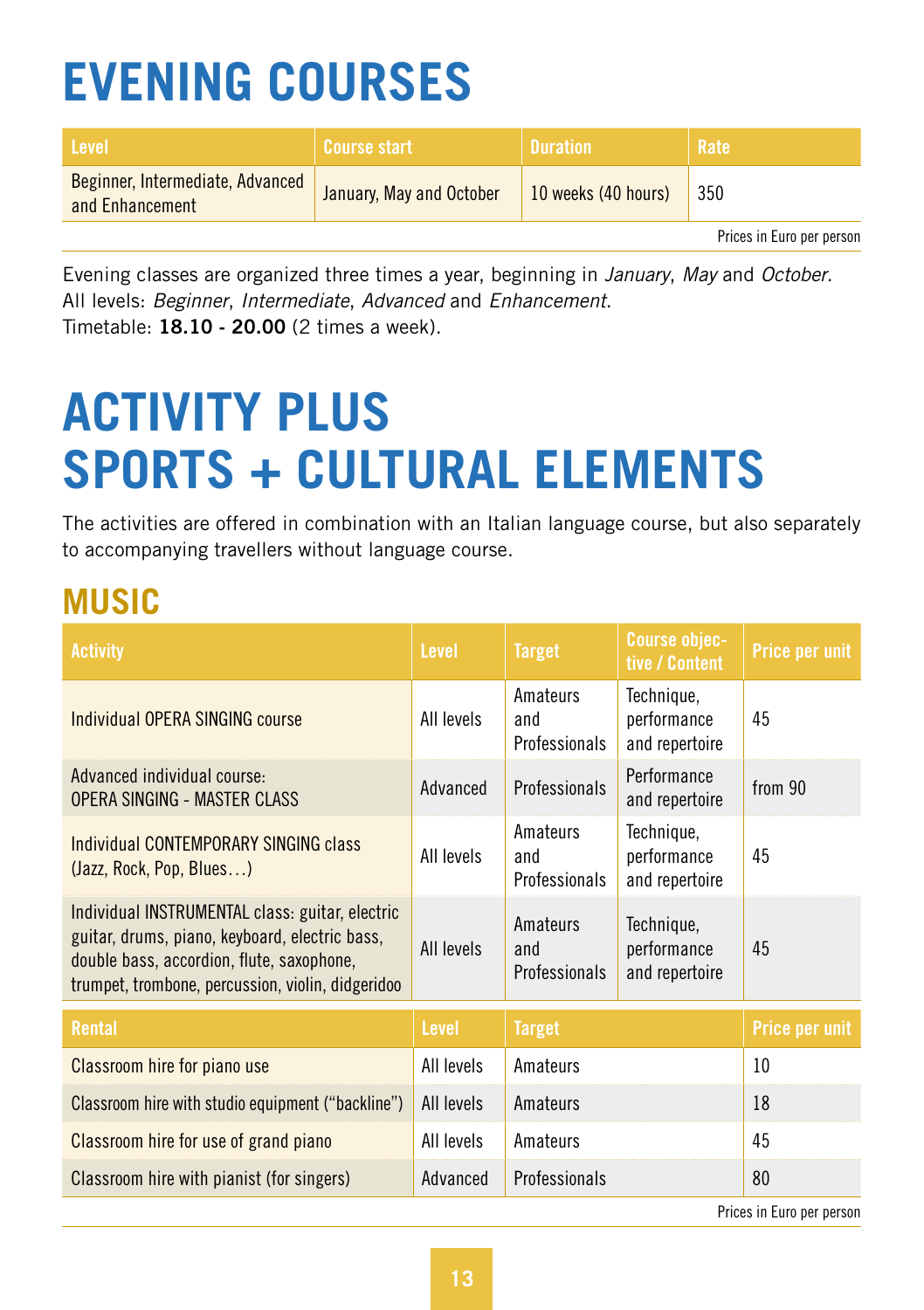Music discovery, instrumental and singing courses, either classical/academic or contemporary (jazz, rock, blues, easy listening and other new genres).

The lessons of 30 minutes each are held in a music school with 12 soundproofed classrooms and a "backline" (drums, guitars and bass amplifiers, voice sound system and piano). The duration for the space rental is 60 minutes.

#### **COOKING**

| <b>Duration</b>                                      | $\blacksquare$ Programme fee |
|------------------------------------------------------|------------------------------|
| 1 week approx. 10 hours (approx. 3,5 hrs. x 3 times) | 240                          |
|                                                      | Prices in Euro per person    |

Cooking lessons to discover Italian and Central European cuisine, perfect to immerse into the gastronomic savours and perfumes of multicultural Trieste.

- 3 lessons (6 pm  $-$  9.30 pm)  $-$  approx. duration 10.5 hours
- ‐ Minimum duration of the course: 1 week (3 lessons)

‐ Maximum duration of the course: 4 weeks (12 lessons)

The rate includes: *list of recipes, apron, ingredients needed to prepare the meals, dinner together with the cook*.

#### *MEAL PLAN EXAMPLE FOR ONE LESSON*

*Primo: Risotto alla Marinara Secondo: Misto di pesce impanato e frutti di mare (pedoci, canestrelli) gratinati Dolce: Palacinche*

#### **PAINTING**

| <b>Activity</b>                                                                                                                                                                                                                        | <b>Duration</b>                                                         | <b>Programme fee</b>      |
|----------------------------------------------------------------------------------------------------------------------------------------------------------------------------------------------------------------------------------------|-------------------------------------------------------------------------|---------------------------|
| <b>ABC dell'Arte</b> - Technical fundamentals and general<br>introduction to drawing (perspective, shadow theory, copy<br>from life), application of color (acrylic / oil), as well as the<br>composition and completion of one canvas | 10 lessons (2 hrs. x 5 days)                                            | 510                       |
| <b>Thematic course Watercolour - characteristics, differenc-</b><br>es and results of mono and polychrome watercolour.<br><b>Thematic course Oil</b> – wide range of projects on oil<br>painting technics.                             | 10 lessons watercolour, oil,<br>drawing, portrait (2 hrs. x 5<br>days)  | 510                       |
| <b>Thematic course Drawing - the basics of drawing, per-</b><br>spective and proportion.<br><b>Thematic course Portraiture</b> - copies from photos or other<br>images, drawn and/or painted                                           | 20 lessons watercolour, oil,<br>drawing, portrait (2 hrs. x 10<br>days) | 1000                      |
|                                                                                                                                                                                                                                        |                                                                         | Data a a familia a a a an |

Prices in Euro per person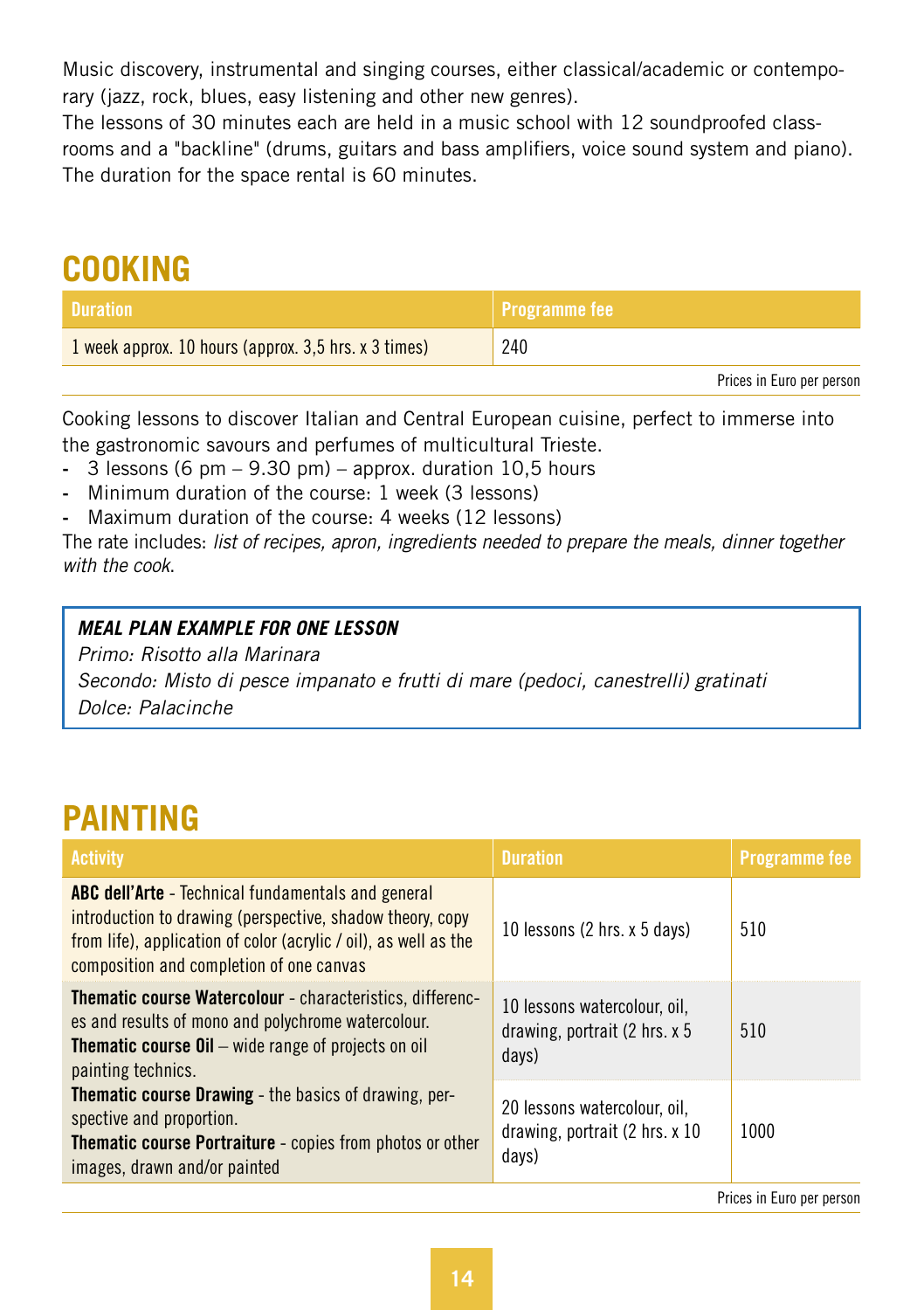Professional painting course in partnership with the free academy of the Fine Arts School of Trieste. Individual lessons with renowned, expert instructors to develop or refine artistic capabilities and techniques.

#### **SAILING**

| <b>Activity</b>                                             | <b>Type of course</b>                             | <b>Programme fee</b>      |
|-------------------------------------------------------------|---------------------------------------------------|---------------------------|
|                                                             | Beginner course 1-to-1: 16 hrs. (4 hrs. x 4 days) | 500                       |
| Sailing (Comet 860)<br>Rates for group courses upon request | Advanced course 1-to-1: 24 hrs. (4 hrs. x 6 days) | 800                       |
|                                                             | Complete course (Beginner + Advanced course)      | 1200                      |
|                                                             |                                                   | Prices in Euro per person |

Sailing lessons in the city of wind and of the historic Barcolana regatta, which hosts approximately 25,000 sailors every year.

Our partner sailing school is located in Duino, 30 minutes from Trieste.

Lessons are supervised by an expert instructor and are divided into a theoretical part and a practical part on the water.

The course teaches basic terminology, proper fitting out of a boat, sailing with the wind and the techniques of changing direction. The days and times for lessons are set by the instructor in accordance with current weather conditions.

The price includes: *sailing gear – life jacket*.

#### **KAYAK**

| <b>Metivity</b> | <b>Type of course</b>                        | <b>Programme fee</b>      |
|-----------------|----------------------------------------------|---------------------------|
|                 | Beginner course: 10 hrs. (5 hrs. x 2 days)   | 220                       |
| Kayak           | Advanced course: 10 hrs. (5 hrs. x 2 days)   | 220                       |
|                 | Complete course (Beginner + Advanced course) | 400                       |
|                 |                                              | Prices in Euro per person |

Sea kayak lessons along the Duino coast, at the mouth of the Timavo River and near the Isola della Cona. The excursions are supervised by expert guides and you will learn the techniques of paddling, manoeuvring and navigation, and recovery in the event of rolling over. The excursions are either half-day or full-day, depending on the itinerary, and are set by the instructor in accordance with current weather conditions.

The price includes: *kayak*, *paddle*, *dry bag*, *floating assistance*.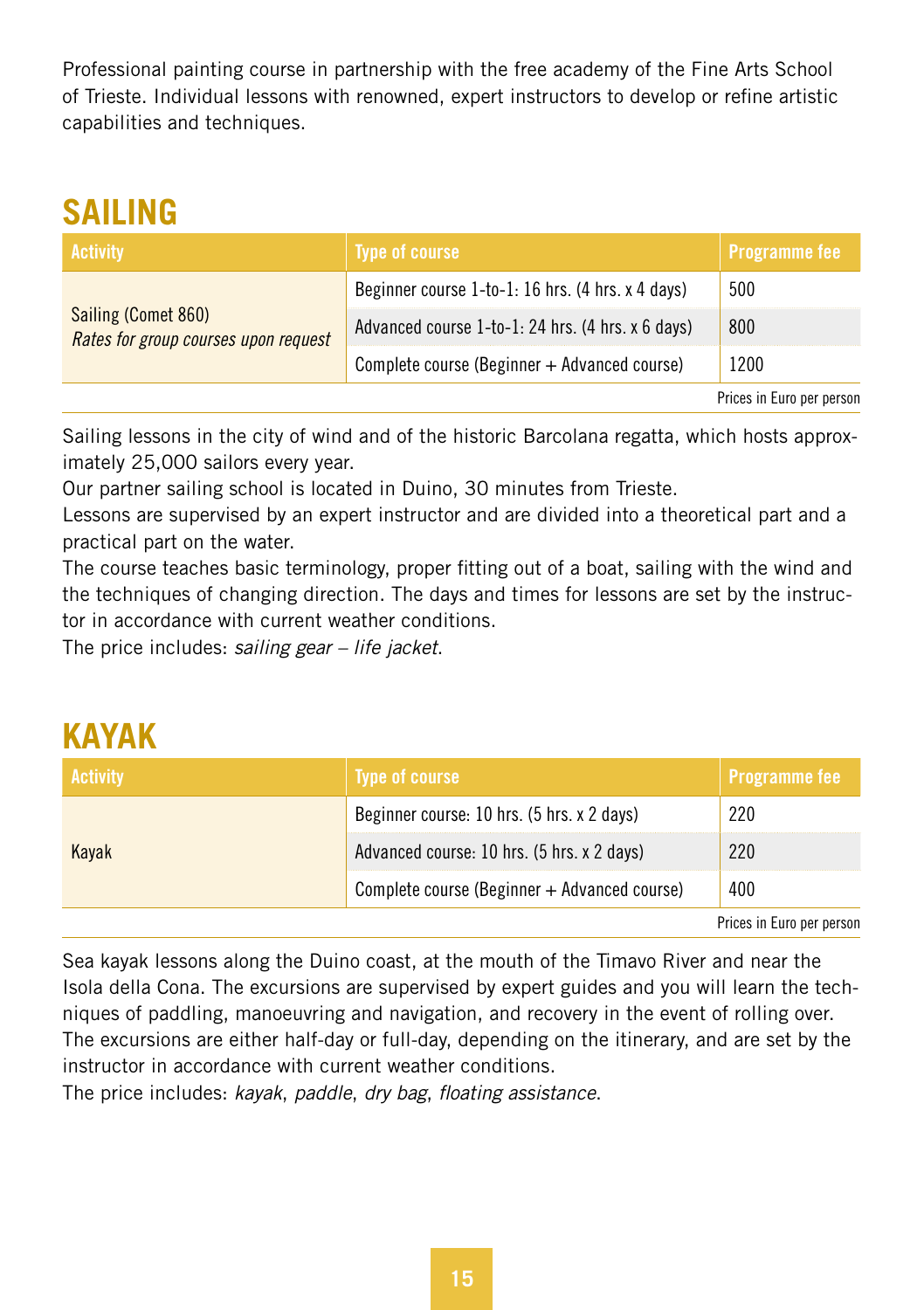#### **MOUNTAIN BIKE**

| <b>Activity</b>      | Type of Activity     | ' Programme fee           |
|----------------------|----------------------|---------------------------|
| <b>Mountain Bike</b> | Guided half-day tour | 40                        |
|                      |                      | Prices in Euro per person |

The region of Friuli-Venezia Giulia offers great mountain biking opportunities, and the city of Trieste lends itself wonderfully to being explored by bike.

Details of the excursions are available after arrival.

There are also the following types of bicycles available: *City Bike* and *E-Bike*.

# **PROFICIENCY EXAMS**

#### PROFICIENCY EXAMS for Language levels: A1, A2, B1, B2, C1, C2.

The Piccola Università Italiana is an authorized examination centre for *CILS* and *CELI* exams and offers the possibility to prepare and carry out the exams directly in our insitute in Trieste.

| <b>CILS (University of Siena)</b>                   | <b>CELI (University of Perugia)</b> |
|-----------------------------------------------------|-------------------------------------|
| April, 11 (level B2)                                | March (level B2)                    |
| May, 30 (all levels)                                | June (all levels)                   |
| December, 03 (all levels)                           | November (all levels)               |
| Exam fee: varies according to level, from 40 to 160 | Exam fee: 100 for all levels        |
|                                                     | Prices in Euro per person           |

The proficiency exams of *AIL* are held only in our school in Tropea.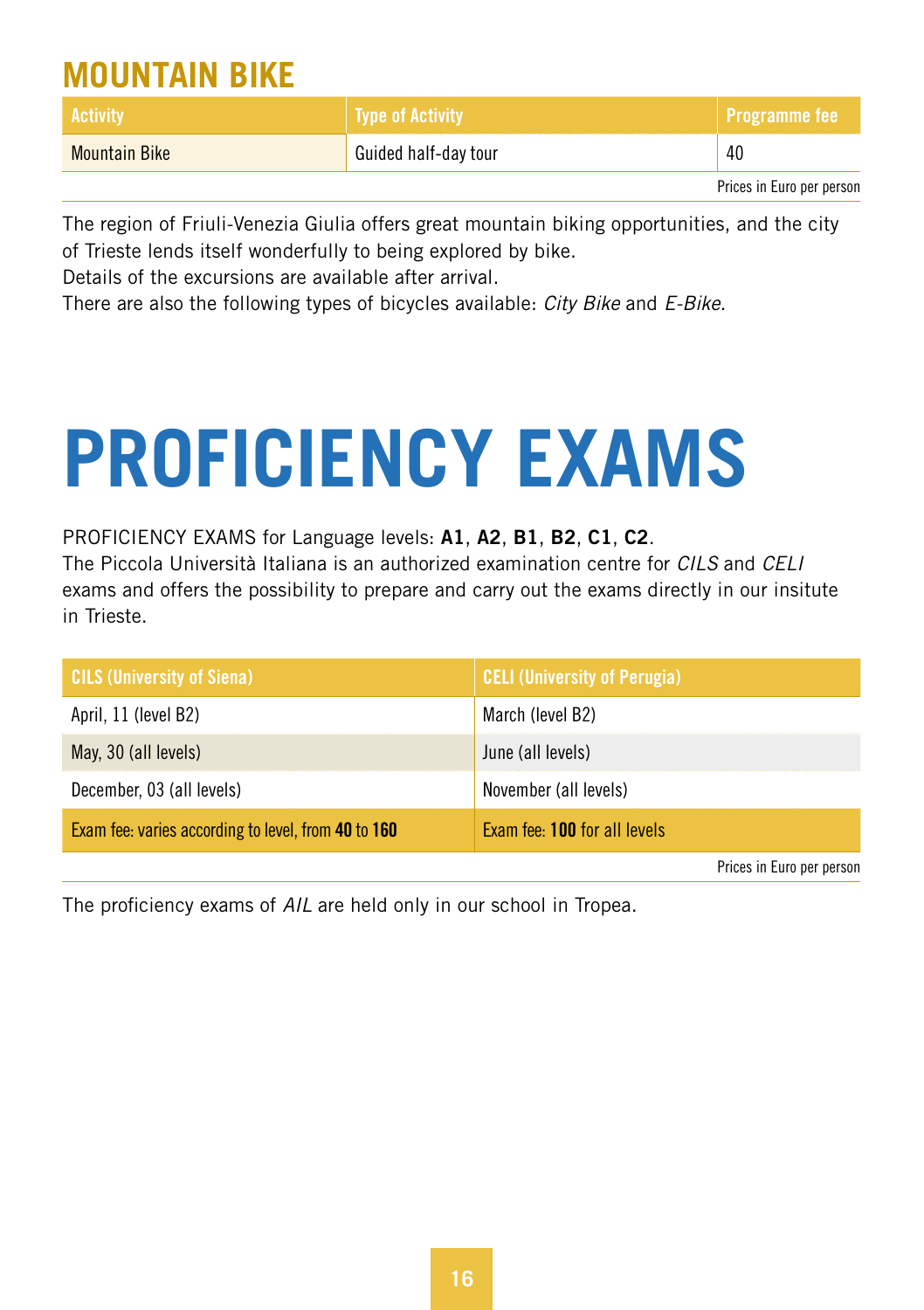# **ACCOMMODATION**

The rates are calculated from arrival day Sunday until departure day Saturday. Additional nights on weekends may be booked upon request.

### **"RESIDENZA PUI" – SHARED APARTMENT**

|                  | Single room | Double room for single use <b>\</b> | ' Double room.            |
|------------------|-------------|-------------------------------------|---------------------------|
| Rates per week   |             |                                     |                           |
| Additional night |             |                                     |                           |
|                  |             |                                     | Prices in Euro per person |

This completely renovated apartment is nicely furnished and provides every comfort. It consists of 6 bedrooms, 4 bathrooms with shower and toilet and fully equipped kitchen.

*Features*: WIFI, flat screen TV 32'' in all rooms, washing machine with integrated dryer (can be used on request), latex mattresses, dishwasher.

*Included services*: Utilities (electricity, water, gas, heating), one weekly cleaning and linen change. On request a second towel and linen change can be organized for a fee of  $10 \in$ . *Distance to school*: 5 minutes on foot.

### **"RESIDENZA PUI" – STUDIO FLAT**

|                  | Double room for single use | Double room |
|------------------|----------------------------|-------------|
| Rates per week   |                            | 200         |
| Additional night | 50                         |             |
|                  |                            | - -<br>-    |

Prices in Euro per person

The apartments organised by the school are all comfortably furnished. It consists of a fully equipped kitchenette, a separate bed and living room and a bathroom.

*Features*: TV, heater/air-conditioning, washing machine with integrated dryer, dishwasher and WIFI.

*Included services*: Utilities (electricity, water, gas, heating), one weekly cleaning and linen change. On request a second towel and linen change can be organized for a fee of  $10 \in$ . *Distance to school*: From 2 to max. 20 minutes on foot.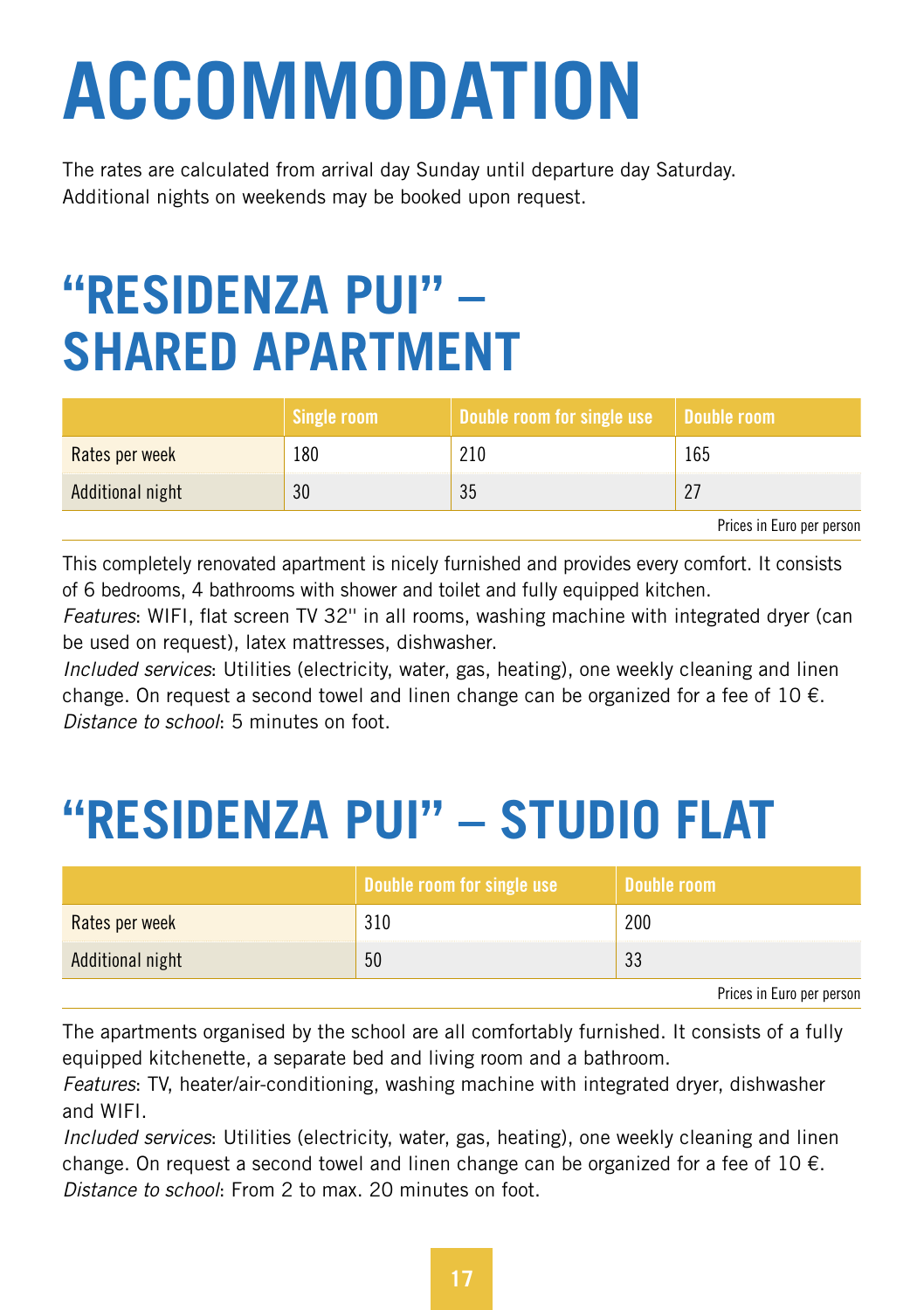## **HOMESTAY**

|                                | Single room with breakfast | <b>Double room with breakfast</b> |
|--------------------------------|----------------------------|-----------------------------------|
| Per week                       | 200                        | 140                               |
| Additional night               |                            |                                   |
| Half-board surcharge per night | Ŀh                         | ۱5                                |
| Full-board surcharge per night | 25                         | 25                                |
| Placement fee per week         |                            |                                   |
|                                |                            | Delana in Files and anders        |

Prices in Euro per person

Staying with an Italian family or a single person means to be completely immersed in Italian culture. The students stay in a single room, which disposes of bed, table, chair and wardrobe. The bathroom is mostly shared with the guest family.

*Included services*: Utilities (electricity, water, gas, heating), one weekly cleaning and linen change, simple Italian breakfast. Against payment the student may book half-board or fullboard.

*Distance to school*: Max. 35 minutes on foot or max. 40 minutes by public transportation. Some guest families are located in the outskirts of Trieste.

*City tax*: Some families have to apply the city tax of approx.  $\epsilon$  1,20 per person per night for max. 5 nights.

### **RESIDENCE A**

#### CLASSIC SUITE WITH KITCHEN

| <b>Duration</b>  | <b>Single room</b> | Double room                      |
|------------------|--------------------|----------------------------------|
| week             | 834                |                                  |
| 2 weeks          | 80.                | 1014                             |
| 3 weeks          | 2780               | 1560                             |
| Additional night | । २०               |                                  |
|                  |                    | <b>Prices in Euro per percon</b> |

Prices in Euro per person

The newly renovated 4-star hotel offers luxuriously modern furnished suites, offering any comfort. The bedroom is separated from the living area, where the fully equipped kitchen and dining area is located.

*Features*: Telephone, WIFI, flat screen TV 32'' offering Sky channels, hydro massage shower, washing machine, air condition/heating (can be individually controlled).

*Included services*: Daily cleaning and change of bed linen, breakfast buffet *Distance to school*: 5 minutes on foot.

*City tax:* Approx.  $\epsilon$  2.20 per person per night for max. 5 nights.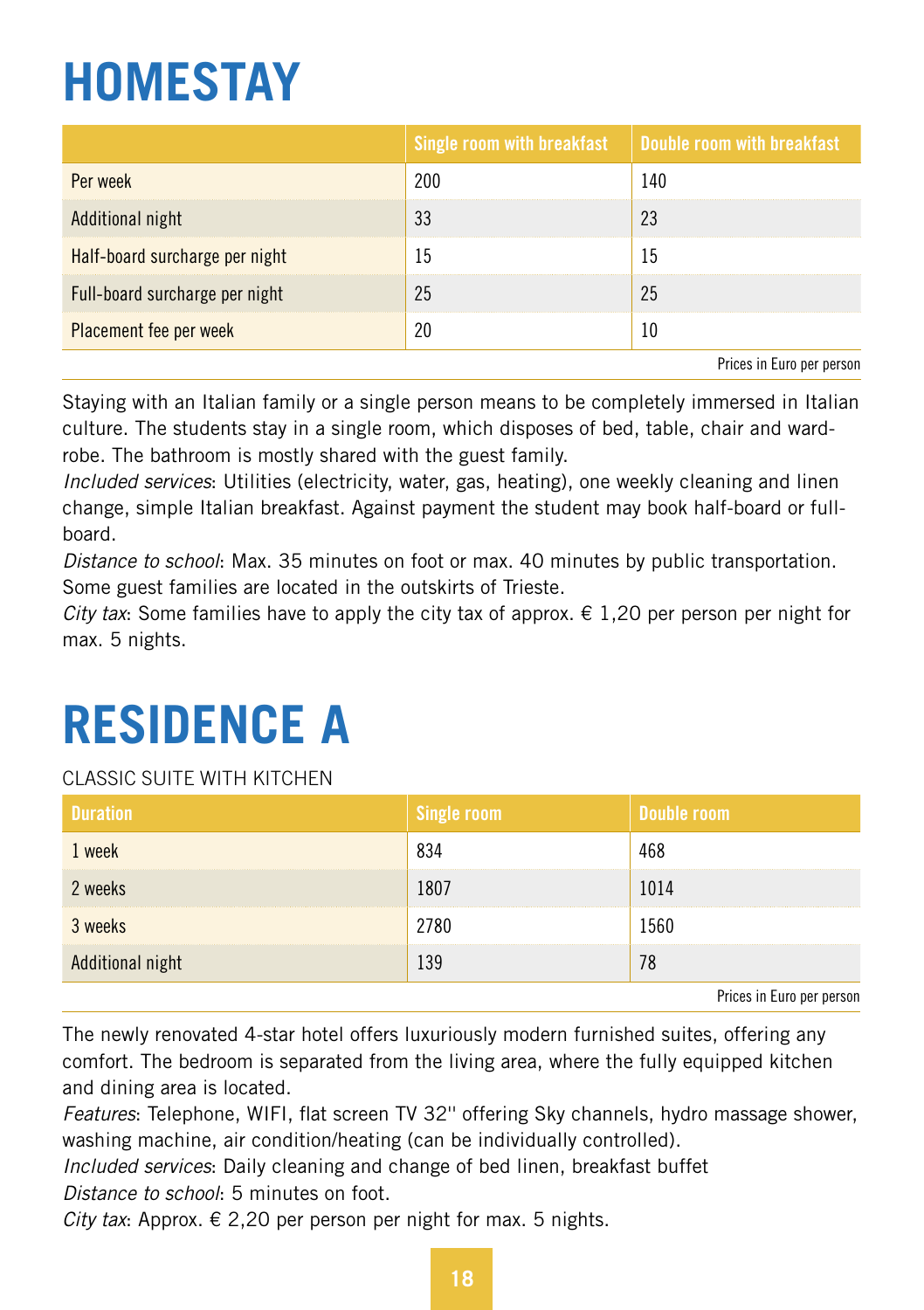## **RESIDENCE B**

#### STUDIO FLAT WITH KITCHENETTE

| <b>Duration</b>        | Single room  | Double room                      |
|------------------------|--------------|----------------------------------|
| 1 week                 | 425          | 260                              |
| 2 weeks                | 840          | 481                              |
| 3 weeks                | 1100         | 610                              |
| 4 weeks                | 1280         | 700                              |
| <b>Additional week</b> | 280          | 157,50                           |
| Additional night       | $^{\prime}5$ | 48                               |
|                        |              | <b>Prices in Euro per percon</b> |

Prices in Euro per person

The apartment hotel offers classically furnished studio apartments with fully equipped kitchenette. In some flats sleeping and living area are separated.

*Features*: Telephone, WIFI, satellite TV, air condition/heating.

*Included services*: Cleaning twice a week and one weekly linen change.

*Distance to school*: 2 minutes on foot.

*City tax:* Approx.  $\epsilon$  2,00 per person per night for max. 5 nights.

### **RESIDENCE C**

#### C1 - STUDIO FLAT WITH KITCHENETTE

| <b>Duration</b>        | Single room | Double room for single use   Double room |                           |
|------------------------|-------------|------------------------------------------|---------------------------|
| 1 week                 | 270         | 360                                      | 180                       |
| 2 weeks                | 520         | 676                                      | 338                       |
| 3 weeks                | 800         | 1040                                     | 520                       |
| 4 weeks                | 840         | 960                                      | 480                       |
| <b>Additional week</b> | 210         | 240                                      | 120                       |
| Additional night       | 45          | 60                                       | 30                        |
|                        |             |                                          | Drigge in Euro por porcon |

Prices in Euro per person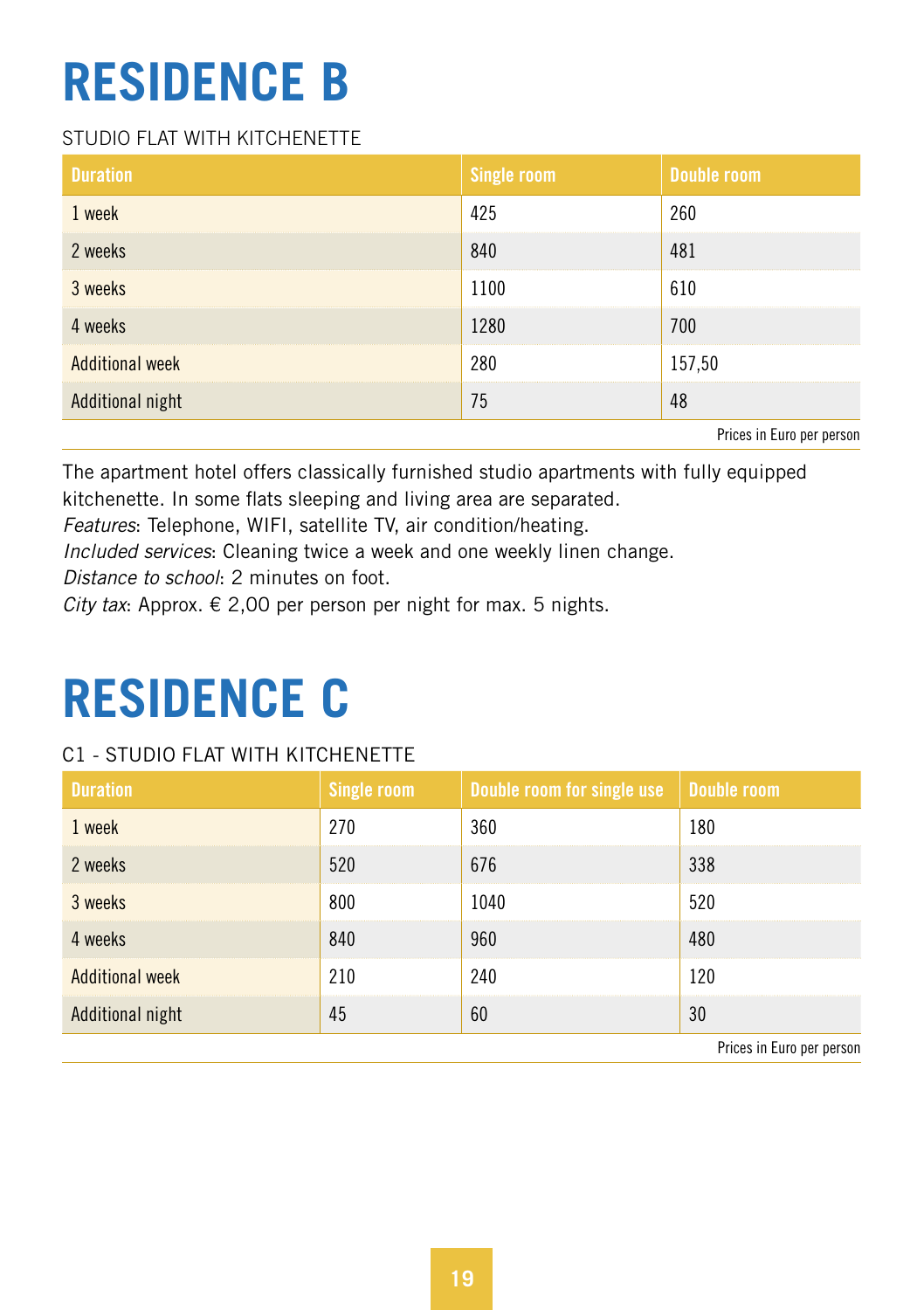#### C2 - STUDIO FLAT WITH SEPARATE KITCHEN

| <b>Duration</b>           | Double room for single use | Double room |
|---------------------------|----------------------------|-------------|
| 1 week                    | 420                        | 210         |
| 2 weeks                   | 780                        | 390         |
| 3 weeks                   | 1200                       | 600         |
| 4 weeks                   | 1280                       | 640         |
| <b>Additional week</b>    | 320                        | 160         |
| <b>Additional night</b>   | 70                         | 35          |
| Prices in Euro per person |                            |             |

This recently opened apartment hotel is situated in a quiet location at the Botanical Garden.

DESCRIPTION C1: The studio flats are comfortably furnished and come with a combined living room with fully equipped kitchenette. The single room is furnished with a single bed.

**DESCRIPTION C2:** The studio flats are comfortably furnished, feature separate bedrooms and a small kitchen.

*Features*: WIFI, flat screen TV 32'', air conditioning/heating. *Included services*: One weekly cleaning and linen change. *Distance to school*: 30 minutes on foot or 15 minutes by public transportation. *City tax:* Approx.  $\epsilon$  1,50 per person per night for max. 5 nights.

### **ALTERNATIVE ACCOMMODATION OPTIONS**

- ‐ Hotel
- ‐ B&B
- ‐ Hostels

Rates vary seasonally and are therefore available upon request.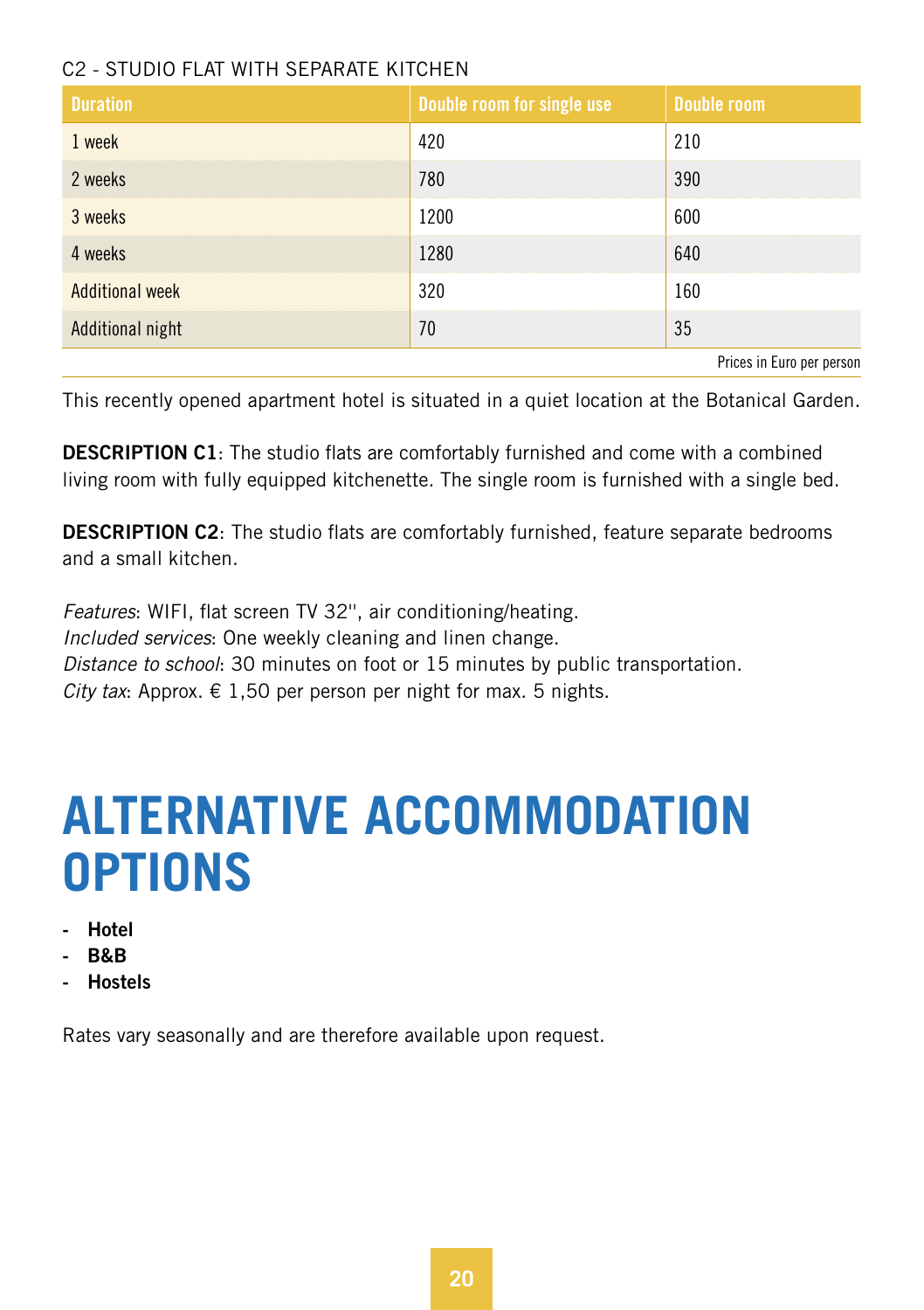# **TRAVEL INSURANCE**

| <b>Duration</b> | \Fee'                     |
|-----------------|---------------------------|
| 1 week          |                           |
|                 | Prices in Euro per person |

A week counts from Sunday to Saturday. Coverage starts from the day of departure from the country of origin. In case of additional nights an extra week has to be charged.

*Cover*: Cancellation of trip, reimbursement of medical expenses, assistance while travelling, reimbursement for delayed departure, baggage insurance, accidents while travelling, personal liability.

# **STUDY VISA**

The Piccola Università Italiana is a school recognized by the Ministry and can provide you with the necessary documents and assistance for the request of your student visa.

Non-EU students wishing to study in Italy for more than 90 days will have to apply for a study visa at the Italian Embassy or Consulate of their country of origin. To obtain the visa you will have to register online at one of our courses on our website, then according to the specific requests by your country, you will receive all the necessary documents by mail or e-mail, which need to be presented to the Embassy or Consulate.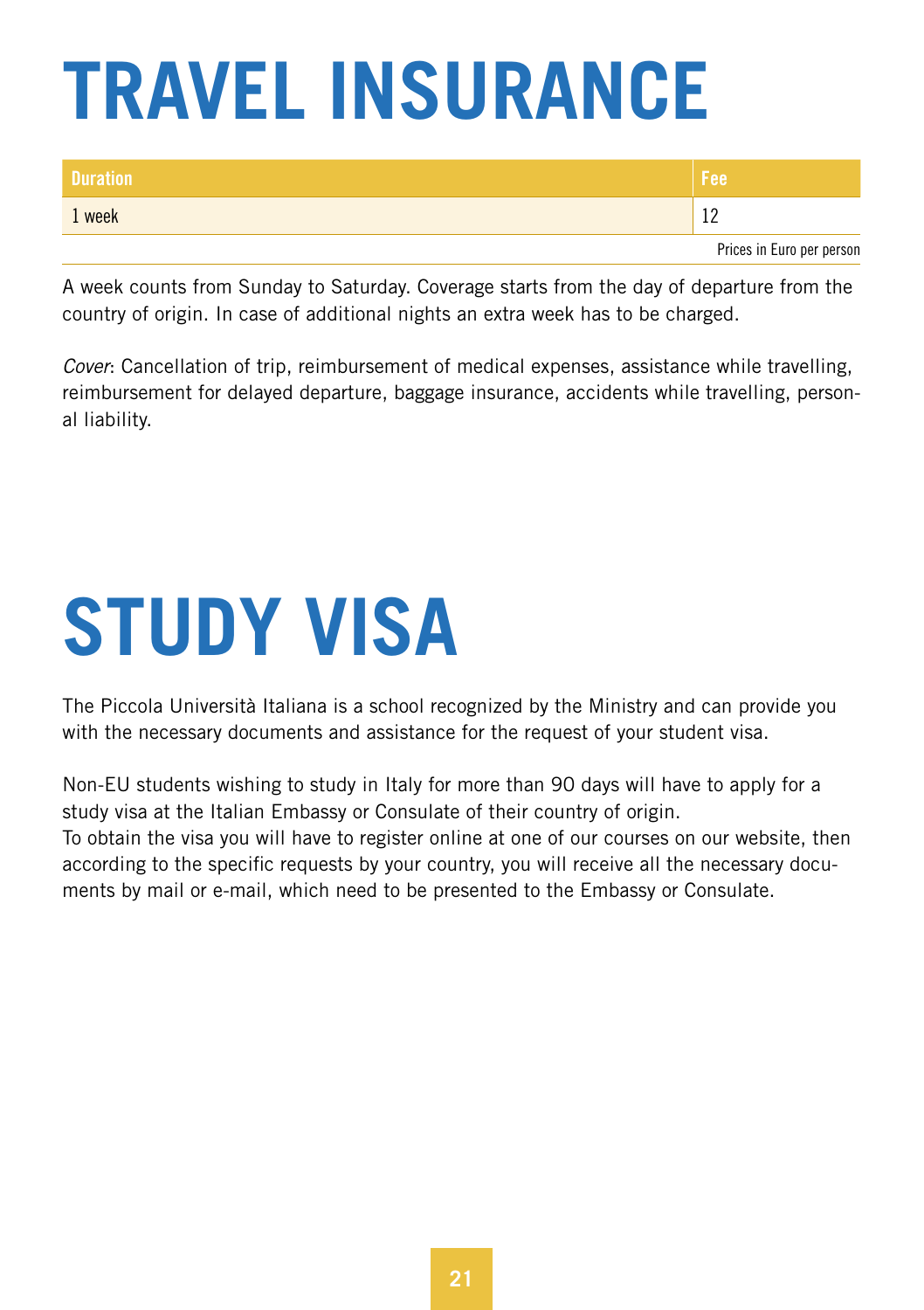## **CANCELLATION CONDITIONS**

| <b>Cancellation period</b>          | <b>Course cancellation fee</b>                             | Apartment cancellation fee     |
|-------------------------------------|------------------------------------------------------------|--------------------------------|
| More than 30 days<br>before arrival | 100% of the registration fee                               | 30% of the accommodation rate  |
| Less than 30 days<br>before arrival | 100% of the registration fee $+$<br>50% of the course fee  | 50% of the accommodation rate  |
| Less than 7 days<br>before arrival  | 100% of the registration fee $+$<br>100% of the course fee | 100% of the accommodation rate |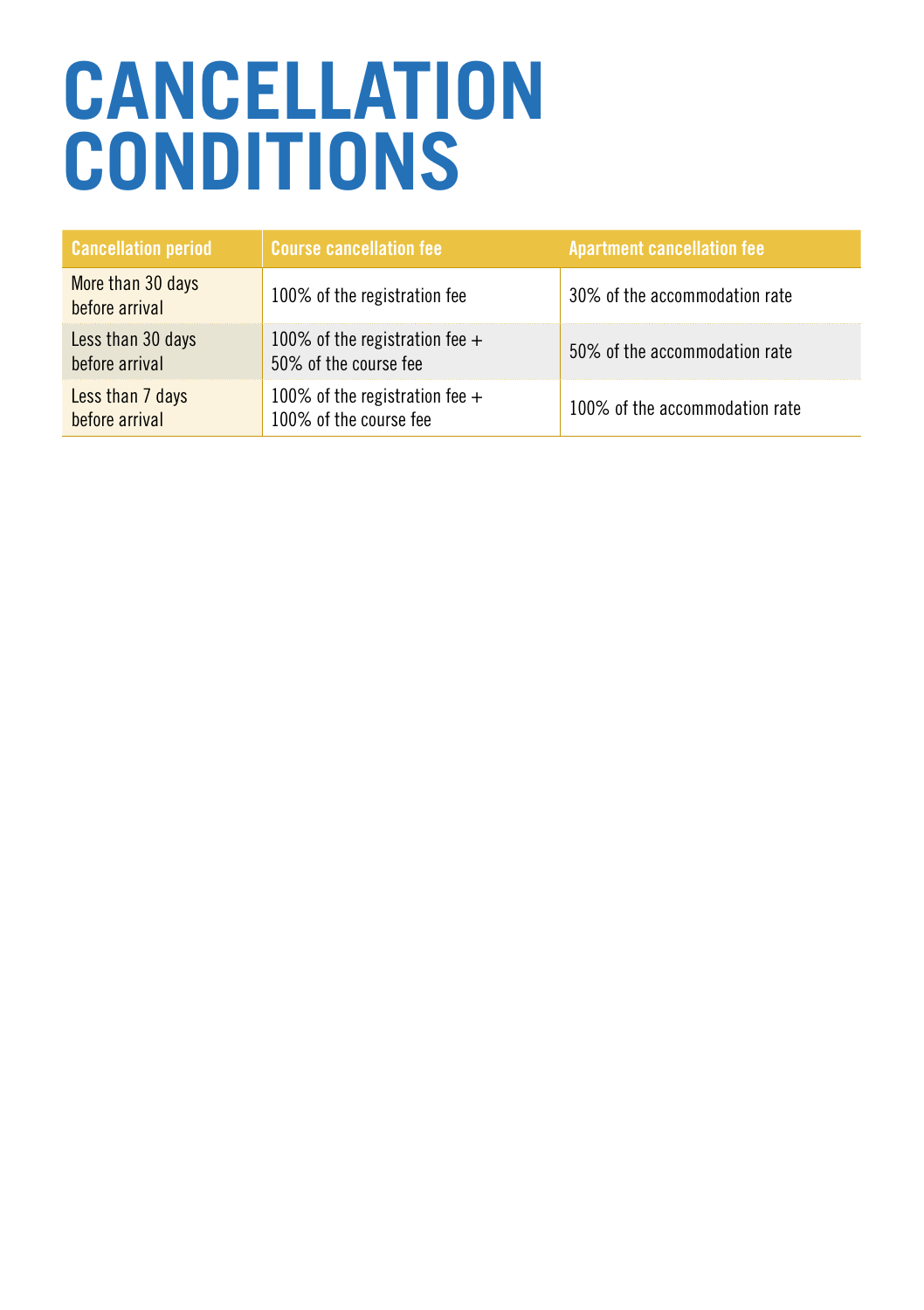*We are happy to answer all your questions.*

 *Call us +39 040 304020 Contact us by e-mail info@piccolauniversitaitaliana.com Find us on Facebook piccola.universita.italiana.trieste Follow us on Twitter @italiancourses*



**International Association** of Language Centres





Ministero dell' Istruzione, dell' Università e della Ricerca Riconosciuta (Presa d'atto) Prot. 23860/P del 30.11.2004